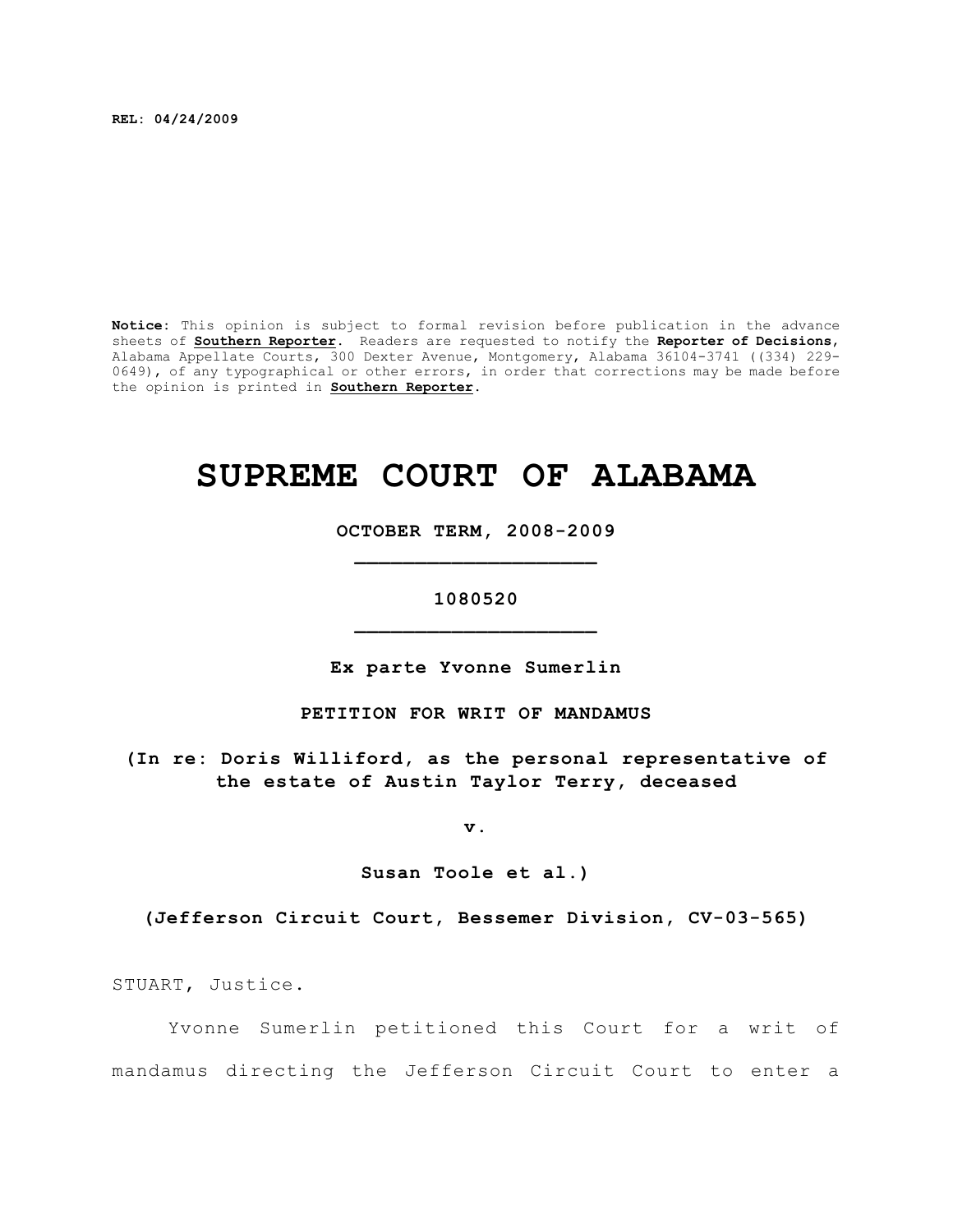summary judgment in her favor on the ground that she is entitled to State-agent immunity in a wrongful-death action pending against her and others. We grant the petition and issue the writ.

#### Facts

On Friday, September 6, 2002, the mother of Austin Taylor Terry<sup>1</sup> admitted 12-month-old Terry, who had bruises on both sides of his face, both ears, his neck, and his clavicle area, to the Children's Hospital of Alabama. Wanda Hawkins, a medical social worker at Children's Hospital, notified the Jefferson County Department of Human Resources ("DHR") of Terry's injuries and reported to the intake worker that Terry had suffered "suspicious non-accidental injuries." Hawkins also spoke with Sumerlin, a service supervisor at DHR. According to Hawkins, she told Sumerlin that Terry should not be allowed to go home with his mother until DHR could conduct an investigation because she suspected child abuse and neglect based on the nature of Terry's injuries and his mother's "flat affect," i.e., her nonresponsive attitude.

 $1$ Terry's parents were divorced. His mother had legal custody; his father had supervised visitation rights.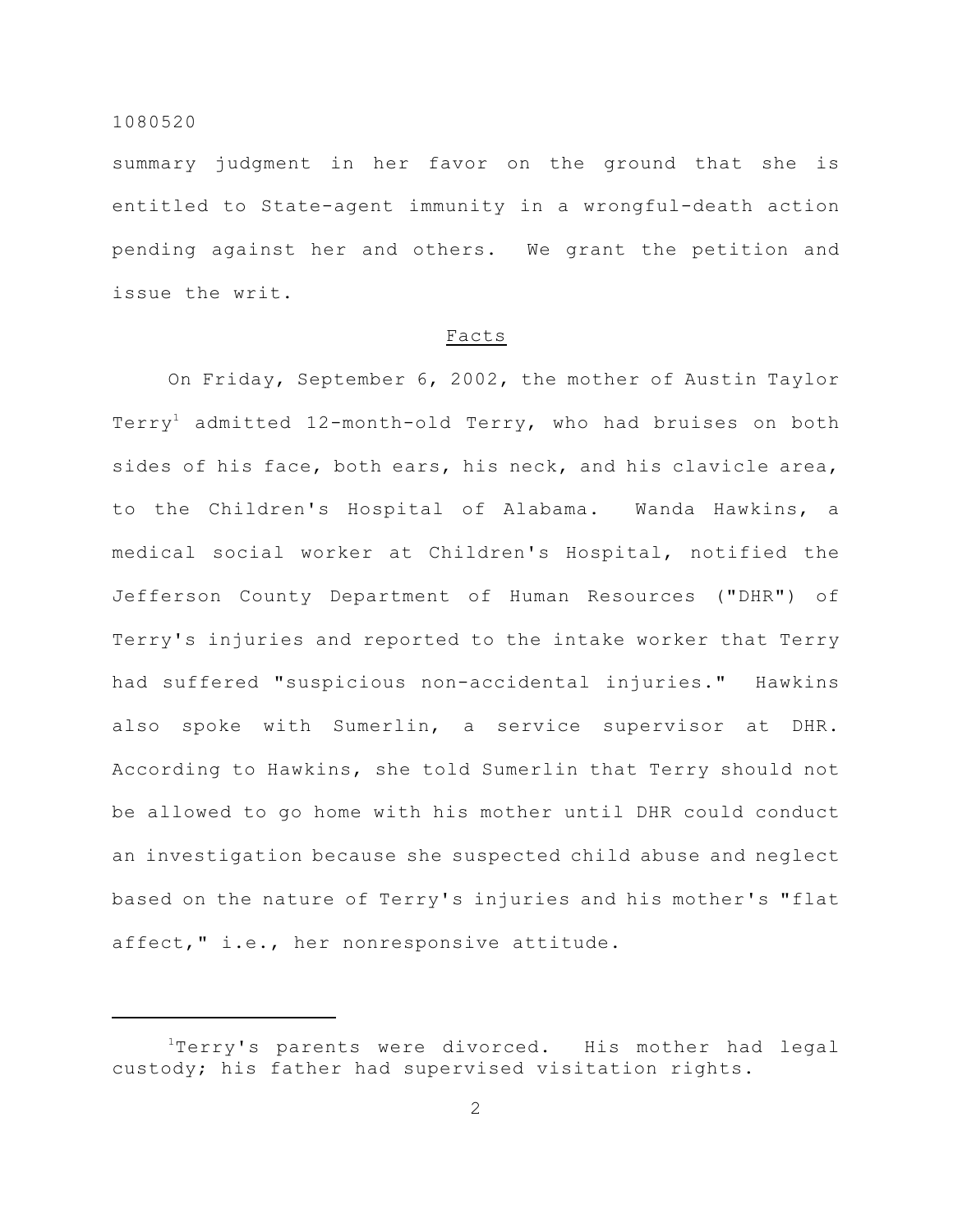Sumerlin did not have an investigator available on September 6, 2002, to immediately investigate the suspected abuse. Sumerlin, however, confirmed that Terry could remain at Children's Hospital, a protective environment, until Monday, September 9, when the situation could be investigated. Sumerlin requested that the hospital contact DHR before discharging Terry.

That same day, Terry's father learned of Terry's hospitalization and contacted DHR. Because he telephoned the DHR office after office hours, his call was forwarded to an on-call DHR service worker, Tammie Godfrey. After speaking with Terry's father, Godfrey went to Children's Hospital. At the hospital, Godfrey met with Terry's father and helped police officers take photographs of Terry. Godfrey also talked with Terry's mother. Godfrey learned that Terry's mother and Chris Wesson, her boyfriend, had been in the house with Terry on the day Terry was injured. According to Terry's mother, Terry had fallen out of his crib. Godfrey concluded that Terry should not go home with his mother upon his discharge from Children's Hospital, and she informed the police of her conclusion. She summarized her findings in a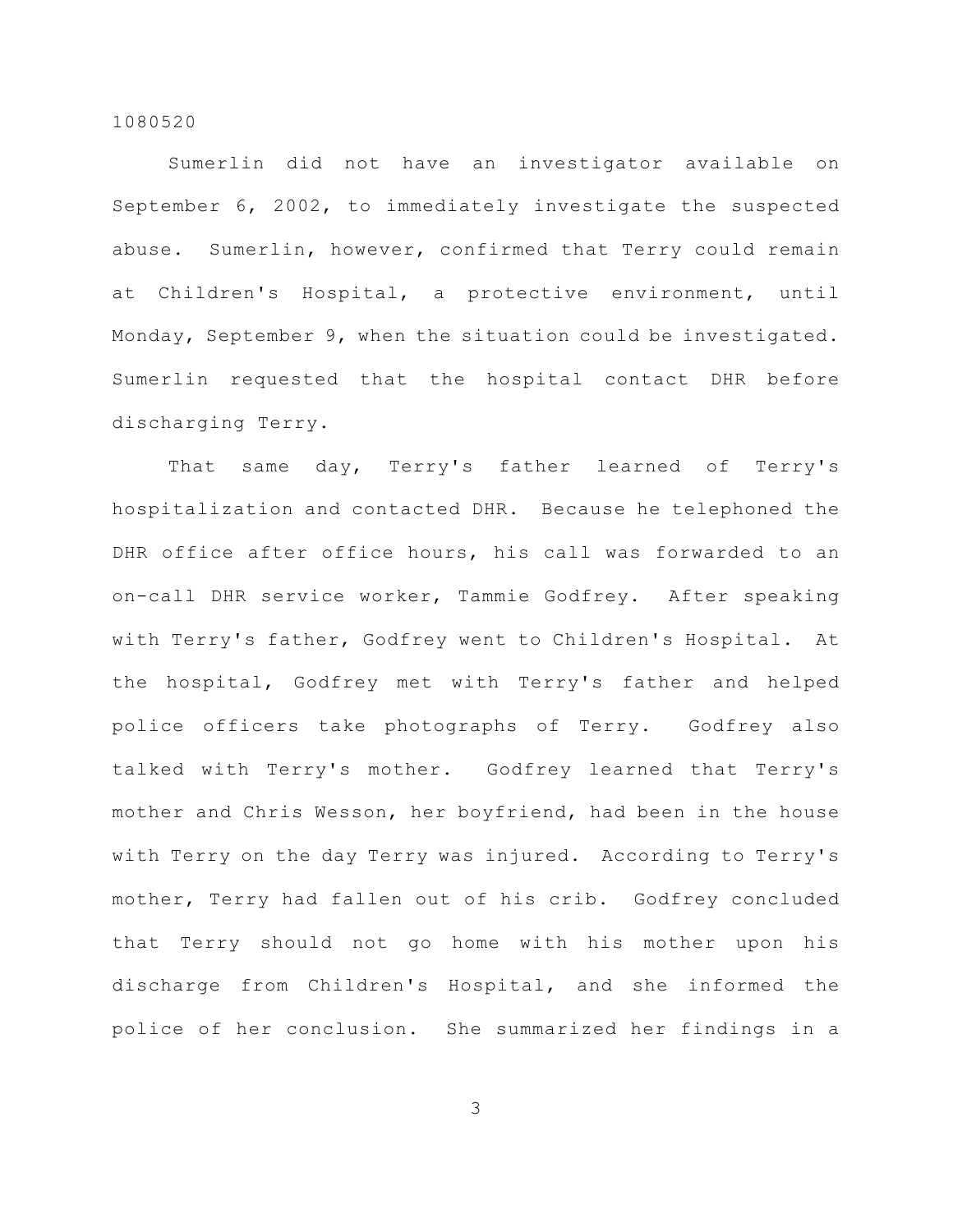report and submitted it to an administrative assistant at DHR.

On Monday, September 9, 2002, Sumerlin assigned the investigation of Terry's suspected abuse to Joann Hood. During Sumerlin's deposition, she was asked why she did not assign a caseworker to Terry's case immediately on Friday, September 6. She responded:

"Because I had handled it over the phone that Friday. When I spoke with Ms. Hawkins she told me that -- because it came in that Friday as an emergency, and I talked with her, she said the baby would be in the hospital and the baby would be there through Monday and [it] was not a life-threatening situation, I was told the baby was in a stable situation, if the baby could stay there because my emergency person for that day [Friday, September 6] was currently working an emergency. She agreed that the baby would stay there until my worker saw him on Monday."

That same day, Monday, September 9, Cindy Deerman, a medical social worker at Children's Hospital, telephoned DHR and spoke with Sumerlin to find out DHR's plan for Terry. Sumerlin, who had not received Godfrey's report, informed Deerman that Terry could go home with his mother at discharge and that Hood would meet Terry and Terry's mother at their house. The materials indicate that Terry was discharged from Children's Hospital at 1:30 p.m. on Monday, September 9.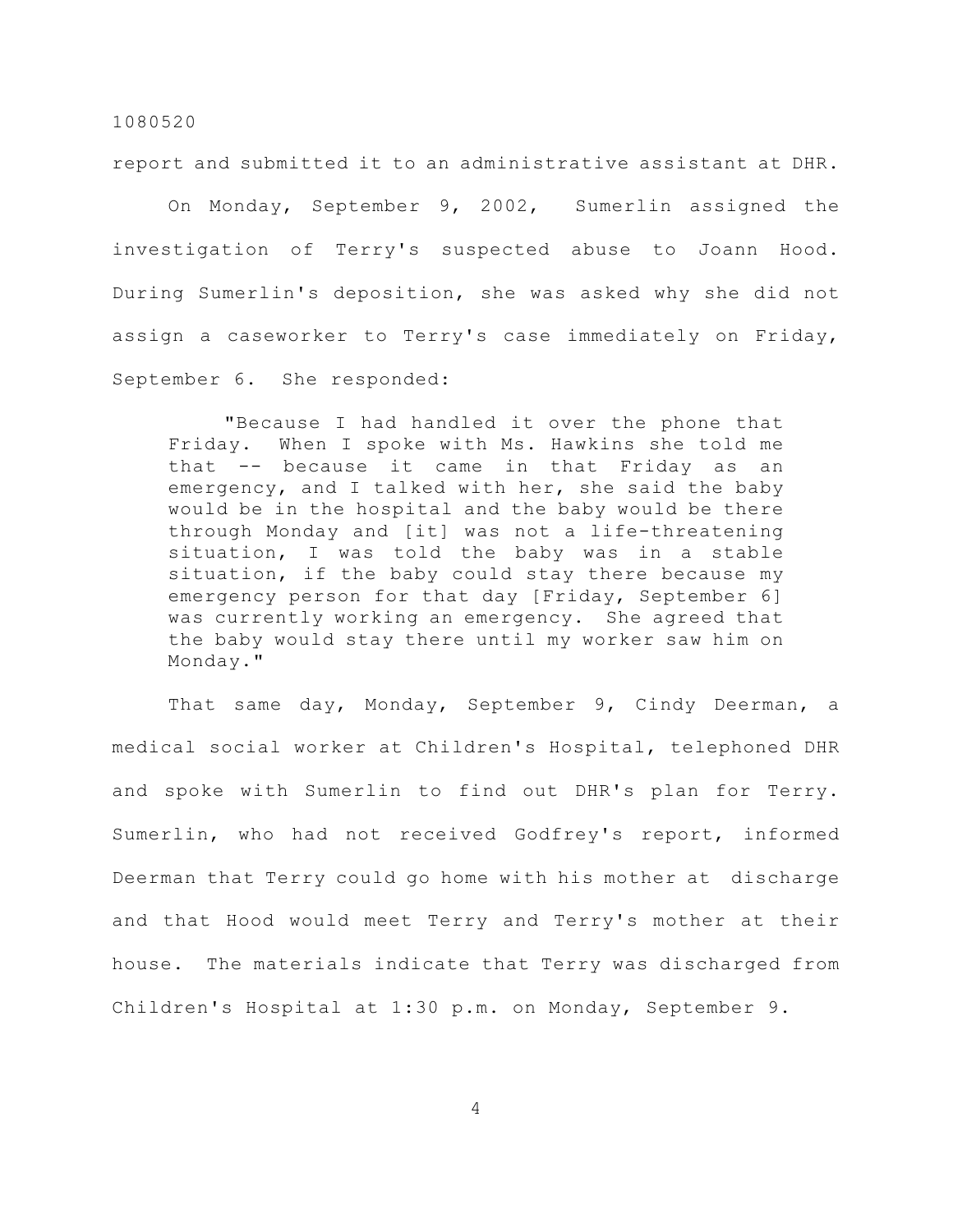On September 10, 2002, at approximately 10:00 a.m., Hood visited Terry and his mother at their house. Wesson was in the house at the time of Hood's visit. Hood interviewed Terry's mother and Wesson. She also telephoned Martha Musso, Terry's great-grandmother. During the visit, Wesson and Terry's mother showed Hood Terry's crib. Wesson and Terry's mother explained that something was wrong with the rail on the crib because it would come off track and fall down. They stated that Terry had been injured when he fell out of the crib. Hood observed the bruise on the right side of Terry's face and the blotches on his jaw area. She concluded that Terry's injuries were consistent with his having fallen out of the crib. Hood told Terry's mother to acquire another crib, and she had Terry's mother and Wesson place the side of the crib with the broken rail against the wall to prevent future falls until they could acquire another crib. Hood determined, based on her initial investigation, that it was safe to leave Terry in his mother's care.

On November 3, 2002, Terry died from brain injuries caused by punches to his head inflicted by Wesson. Wesson is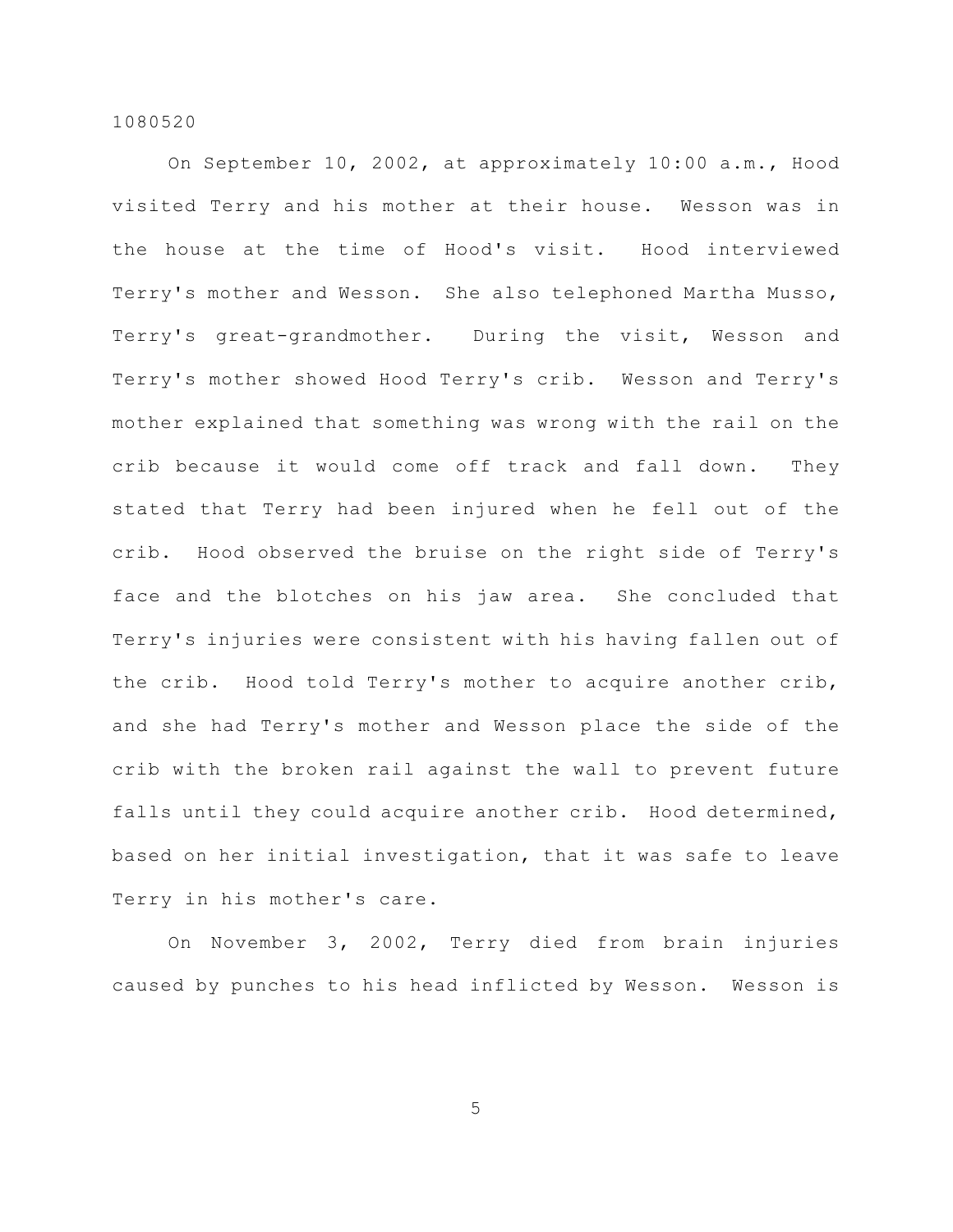currently serving a 20-year sentence for manslaughter resulting from Terry's death.

The materials before us indicate that Sumerlin admitted that intake information relevant to Terry's suspected abuse "fell through the cracks." She stated that Hood reported her initial investigation findings to Sumerlin and that based on the information she had she agreed with Hood's recommendation that Terry stay in the home with his mother.

Doris Williford, as personal representative of Terry's estate, filed a wrongful-death action against Sumerlin, in her individual capacity, and others, including Susan Toole, the child-welfare administrator for DHR. In the complaint, Williford alleged that Sumerlin negligently and wantonly violated duties she owed Terry, who, as a victim of child abuse, was in need of the State's protection. Specifically, Williford alleged that Sumerlin negligently and/or wantonly violated applicable standards of care in child welfare:

"(a) by failing to comply with applicable rules, standards, regulations policies and/or procedures regarding the proper care, investigations and reporting of a suspected child abuse and/or neglect case in Jefferson County, Alabama;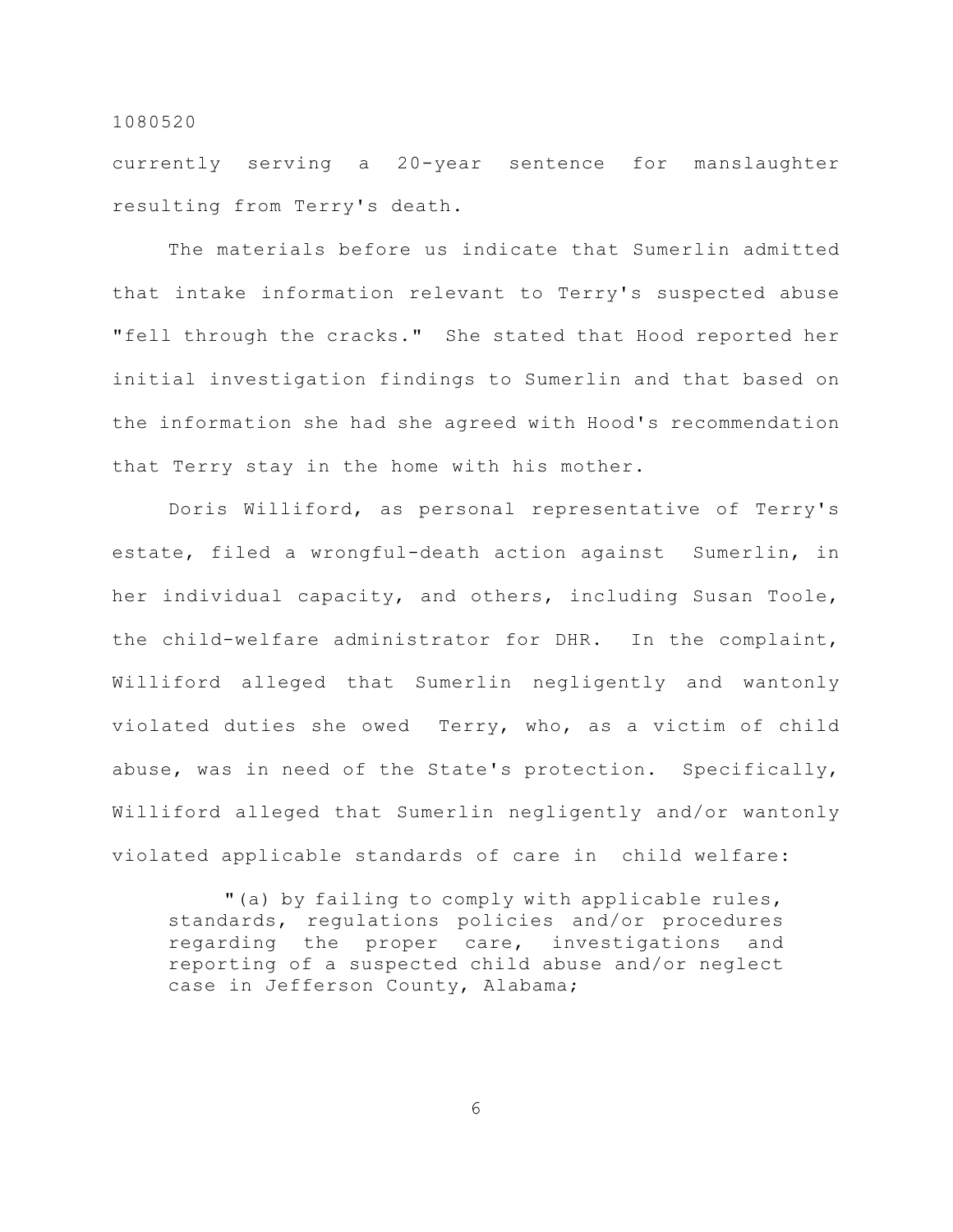"(b) by failing to ensure that [Hood] complied with mandatory rules and regulations pertaining to child abuse investigations;

"(c) by failing to timely and adequately gather and communicate to [Hood] all pertinent information regarding Austin Taylor Terry;

"(d) by failing to dispatch [Hood] or another child abuse and neglect investigator to Children's Hospital within 12 hours after receipt of the report of alleged abuse to Austin Taylor Terry;

"(e) by failing to implement safety measures for the protection of Austin Taylor Terry prior to his release from Children's Hospital;

"(f) by failing to implement a safety plan for the protection of Austin Taylor Terry;

"(g) by failing to comply with the requirements of the  $R.C.$  Consent Order<sup>[2]</sup> by assigning the Austin Taylor Terry investigation to a case worker, [Hood], whose case load exceeded the R.C. case load mandate; and,

"(h) by failing to require timely completion of the investigation and reporting of said investigation by [Hood]."

 $2$ In 1998, R.C., an eight-year-old boy who had been placed in the custody of the Alabama DHR after he had been abused by his mother and neglected by his father, filed a class-action lawsuit against the commissioner of the Alabama DHR. R.C. v. Walley, 390 F. Supp. 2d 1030 (M.D. Ala. 2005). As the class representative, R.C. challenged the conditions and practices of Alabama's child-welfare system. After two years of litigation, the parties negotiated a consent decree that was approved by the court, which provided, among other things, mandates with regard to child-welfare-worker caseloads.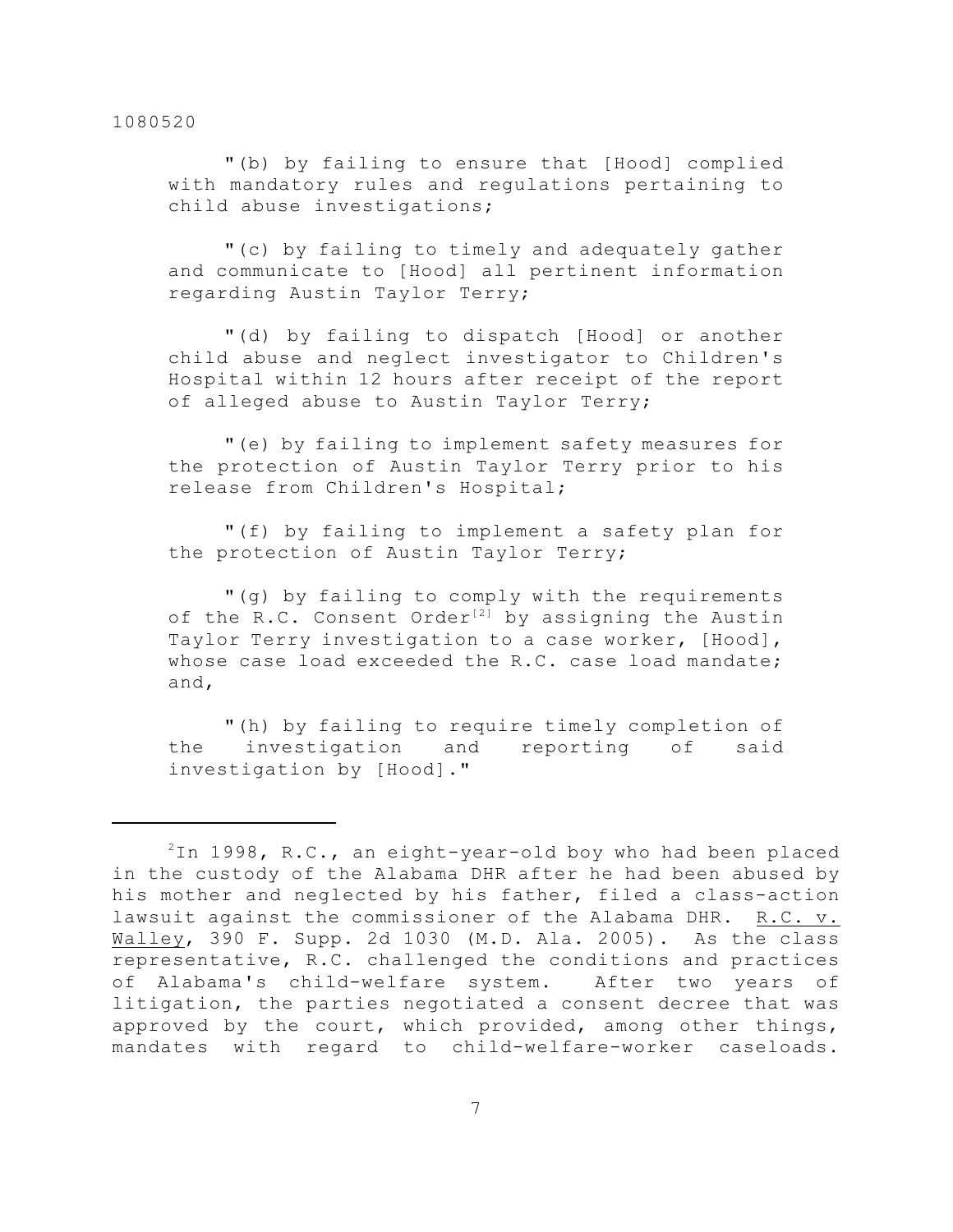Sumerlin answered, denying the material allegations of the complaint and asserting the defense of State-agent immunity. After some discovery was conducted, Sumerlin moved for a summary judgment, arguing that she was entitled to State-agent immunity because, she said, her duties were supervisory in nature and she had not acted beyond her authority by violating any DHR policies. She maintained that Williford could not provide any evidence indicating that Sumerlin had "failed to follow applicable law or departmental rules, practices, or procedures or that [she] acted outside her authority as an employee of [DHR]." Additionally, she asserted that Williford could not provide any evidence indicating that Sumerlin had "acted willfully, maliciously, fraudulently, in bad faith, beyond her authority, or under a mistaken interpretation of law."

Williford responded, arguing that Sumerlin was not entitled to State-agent immunity because, she said, Sumerlin had acted "beyond her authority" or "under a mistaken interpretation of the law" by failing to follow established policies in the Child Protective Services Policies and Procedures Manual (hereinafter "the DHR manual") and to ensure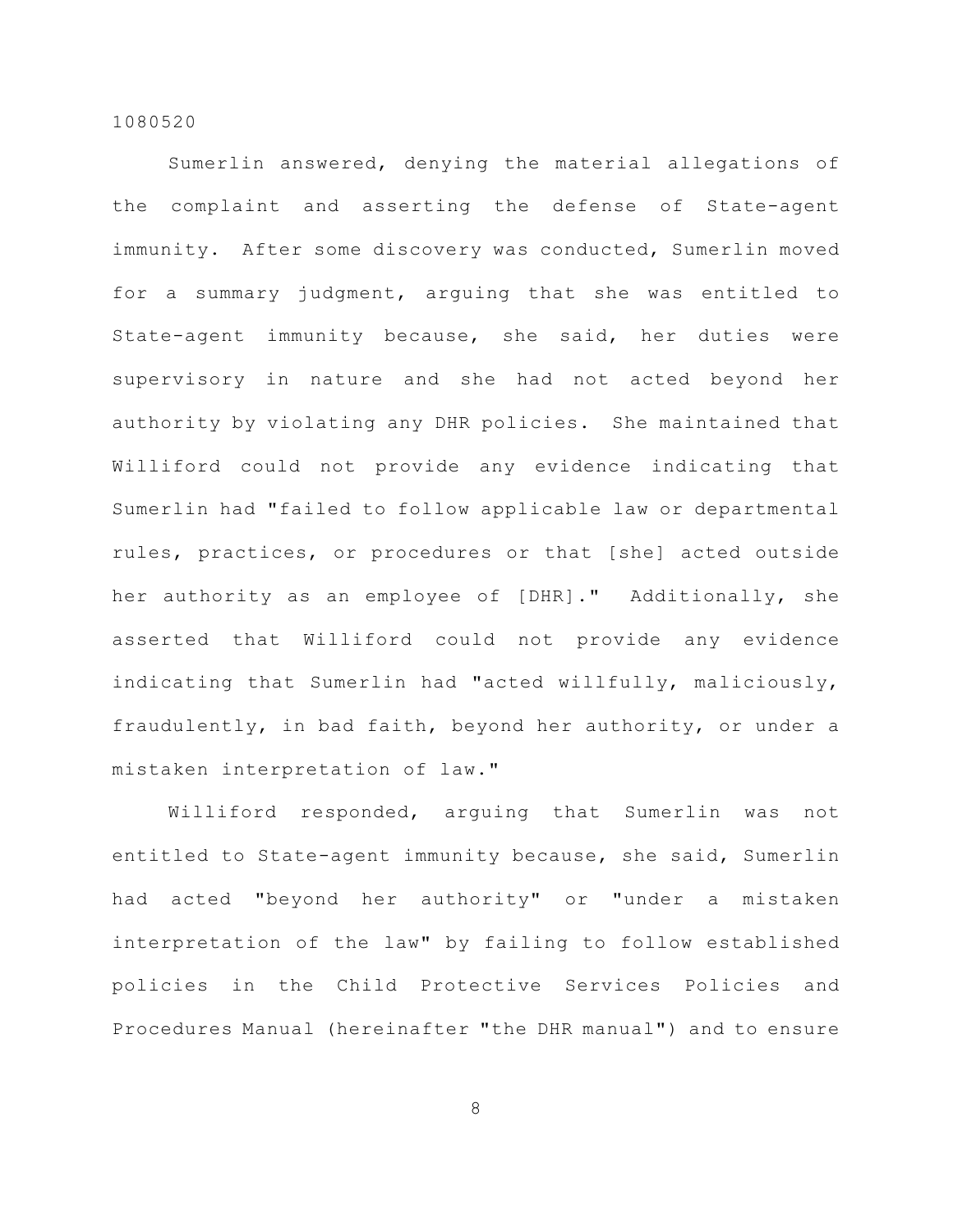that Hood followed those requirements. Specifically, she alleged that Sumerlin failed to follow the following two policies regarding intake and initial assessment in cases of suspected child abuse or neglect:

"CA/N [child abuse/neglect] Intake

"IV. Analysis and Decision-Making

"D. DHR Response Times

"DHR's response time is the time frame within which in-person initial contact shall be made with (1) the children who are allegedly at risk of serious harm and (2) all other children in the home.

"Designated response times are 'immediate' and 'within five (5) calendar days.' 'Immediate' is defined as 'as soon as possible after a report is received, but no later than twelve (12) hours from receipt of the intake information.'

"....

"CA/N [child abuse/neglect] Initial Assessment

"VI. Review, Approval, and Assignment for On-going Services

"1. Supervisory Review

"Supervisors shall review all initial assessments to determine that:

"-child welfare staff have complied with the general requirements and information collection protocol;

"-any deviations have received supervisory concurrence and been adequately documented;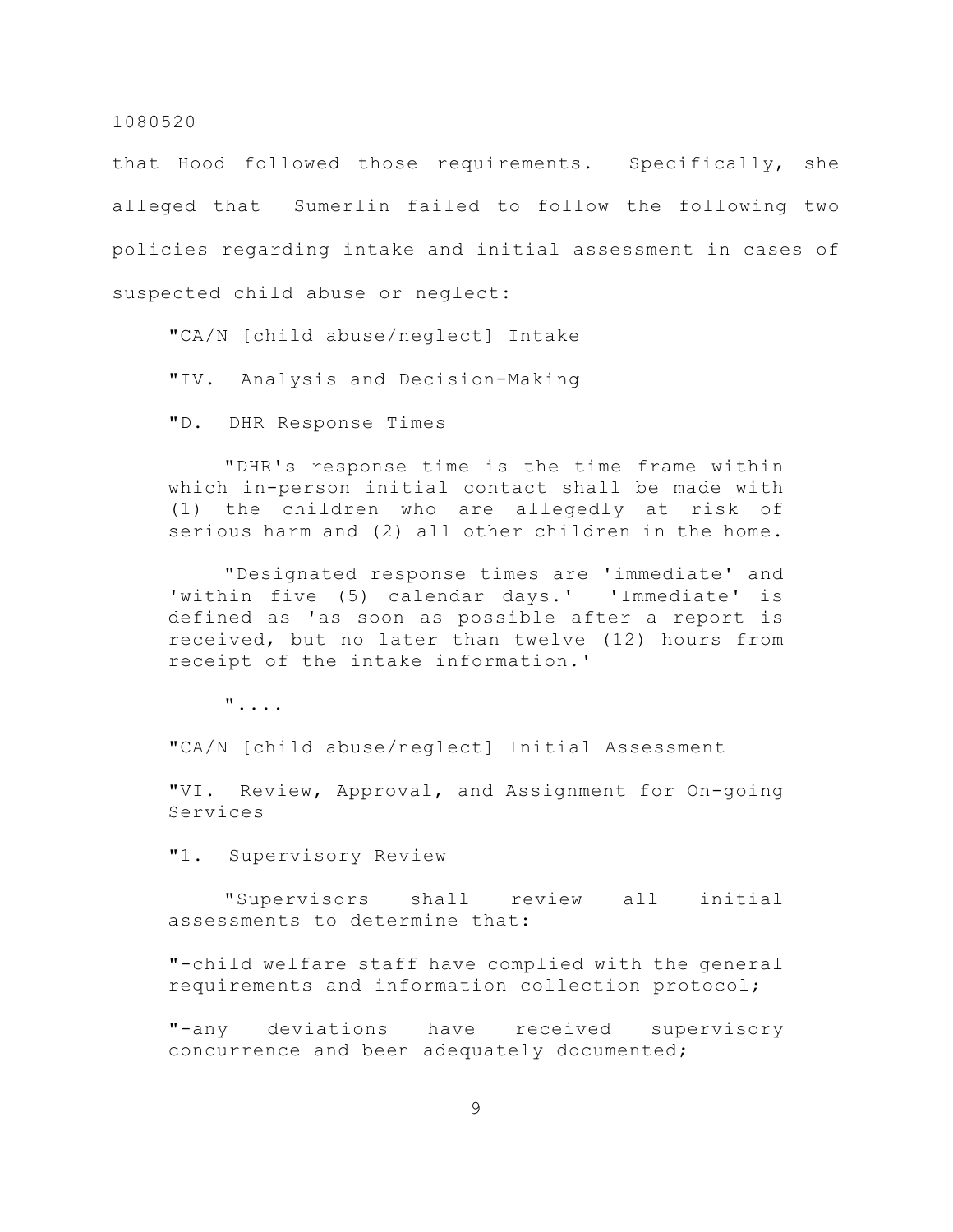"-documented information is pertinent and sufficient to make the required initial assessment decisions." According to Williford, Sumerlin failed to ensure that an investigation of Terry's suspected abuse was conducted "immediately" and that Hood had compiled her investigation information and documented her initial-assessment decision. Additionally, Williford maintained that Sumerlin deviated from DHR policy by failing to evaluate Hood's assessment and failing to concur with Hood's deviations from policy. Lastly, she argued that Sumerlin violated the R.C. consent decree by assigning the case to Hood, whose caseload was over the standard set in the R.C. consent decree.

After conducting a hearing, the trial court denied Sumerlin's summary-judgment motion, stating:

"Generally, State agents are afforded immunity when the conduct made the basis of the claim is based upon the exercise of judgment in discharging governmental duties. Ex parte Cranman, 792 So. 2d 392 (Ala. 2000). But a State agent is not immune from civil liability in her personal capacity 'when the State agent acts willfully, maliciously, fraudulently, in bad faith, beyond his or her authority, or under a mistaken interpretation of the law.' 792 So. 2d at 405. 'A State agent acts beyond authority and is therefore not immune when he or she fails to discharge duties pursuant to detailed rules or regulations, such as those stated on a checklist.' Giambrone v. Douglas, 874 So. 2d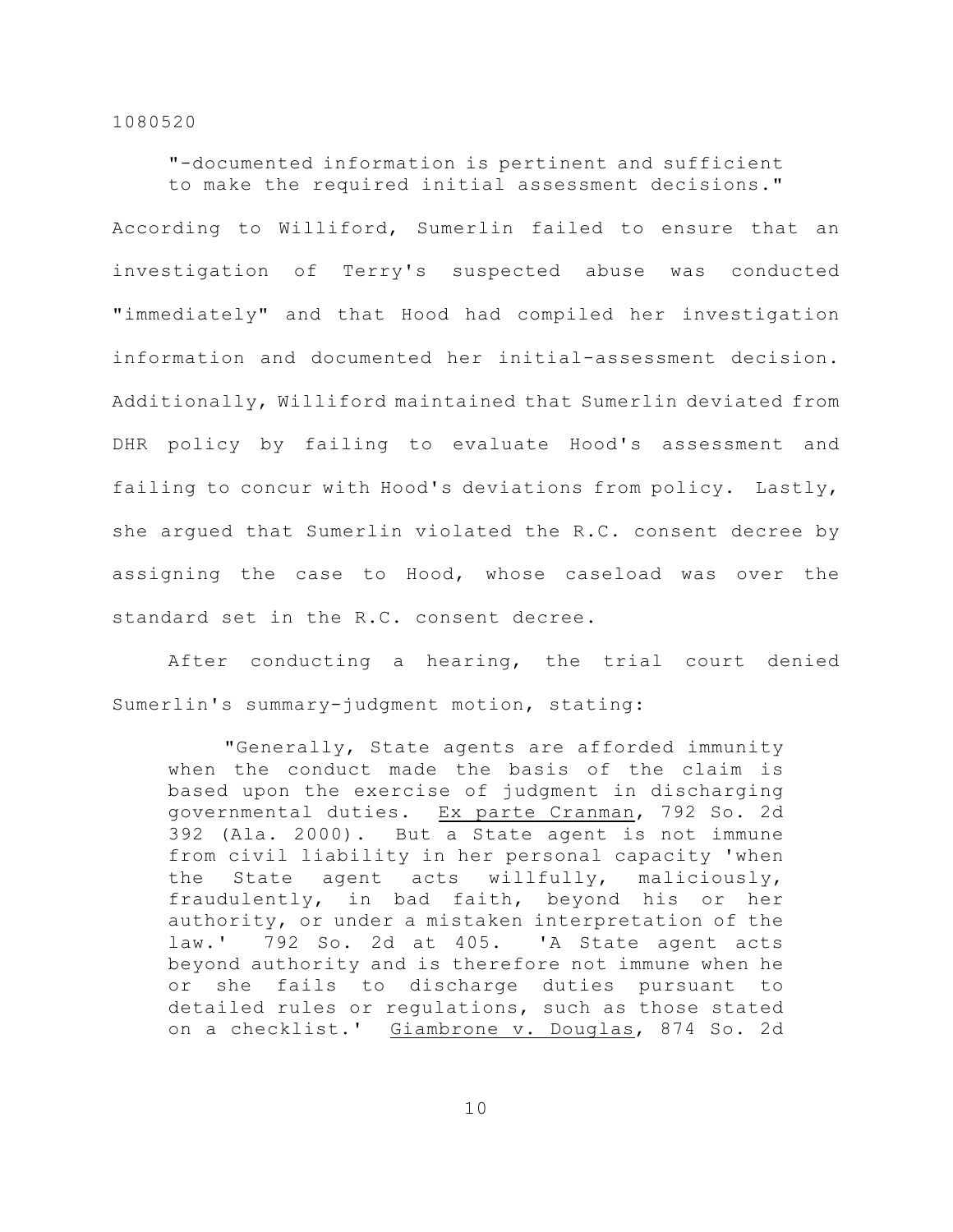1046, 1052 (Ala. 2003); Ex parte Butts, 775 So. 2d 173, 178 (Ala. 2000).

"After consideration of the briefs, evidentiary submissions and arguments of counsel, the Court concludes that the motion for summary judgment filed by ... Yvonne Sumerlin [is] due to be denied. [Williford] has submitted substantial evidence that ... Sumerlin violated mandatory duties described in the DHR's Child Protective Services Policies and Procedures Manual. 'The mandates of the DHR Manual ... are precisely the sort of "detailed rules or regulations" that State agents cannot ignore, except at their peril.' Gowens v. Tys., 948 So. 2d 513, 527 (Ala. 2006)."

On January 27, 2009, Sumerlin filed a petition for a writ of mandamus with this Court, requesting an order directing the trial court to enter a summary judgment for her based on State-agent immunity.

## Standard of Review

"'"'While the general rule is that denial of a motion for summary judgment is not reviewable, the exception is that the denial of a motion for summary judgment grounded on a claim of immunity is reviewable by petition for writ of mandamus.' Ex parte Rizk, 791 So. 2d 911, 912 (Ala. 2000). A writ of mandamus is an extraordinary remedy available only when there is: '(1) a clear legal right to the order sought; (2) an imperative duty upon the respondent to perform, accompanied by a refusal to do so; (3) the lack of another adequate remedy; and (4) properly invoked jurisdiction of the court.' Ex parte BOC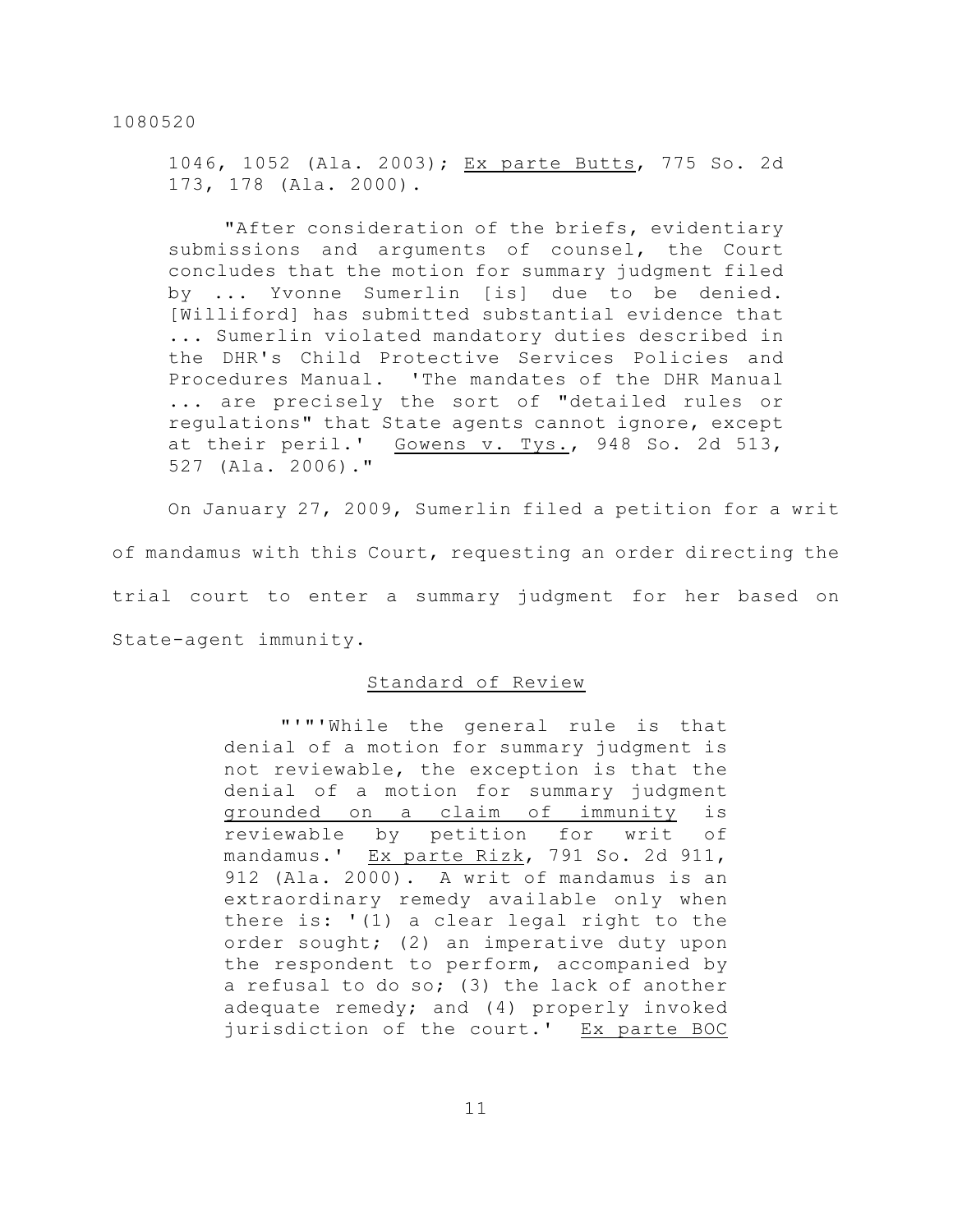Group, Inc., 823 So. 2d 1270, 1272 (Ala. 2001)."'

"Ex parte Estate of Reynolds, 946 So. 2d 450, 452 (Ala. 2006) (quoting Ex parte Nall, 879 So. 2d 541, 543 (Ala. 2003))."

Ex parte Sawyer, 984 So. 2d 1100, 1105-06 (Ala. 2007).

## Analysis

Sumerlin contends that the trial court erred when it denied her summary-judgment motion because, she says, she is entitled to State-agent immunity. Williford contends that Sumerlin is not entitled to State-agent immunity because, she says, Sumerlin acted beyond her authority or under a mistaken interpretation of law when she violated mandatory duties described in the DHR manual and standards set out in the R.C. consent decree.

"'State-agent immunity protects state employees, as agents of the State, in the exercise of their judgment in executing their work responsibilities.' Ex parte Hayles, 852 So. 2d 117, 122 (Ala. 2002). In Ex parte Cranman, 792 So. 2d 392 (Ala. 2000), a plurality of this Court articulated the following test for State-agent immunity:

"'A State agent shall be immune from civil liability in his or her personal capacity when the conduct made the basis of the claim against the agent is based upon the agent's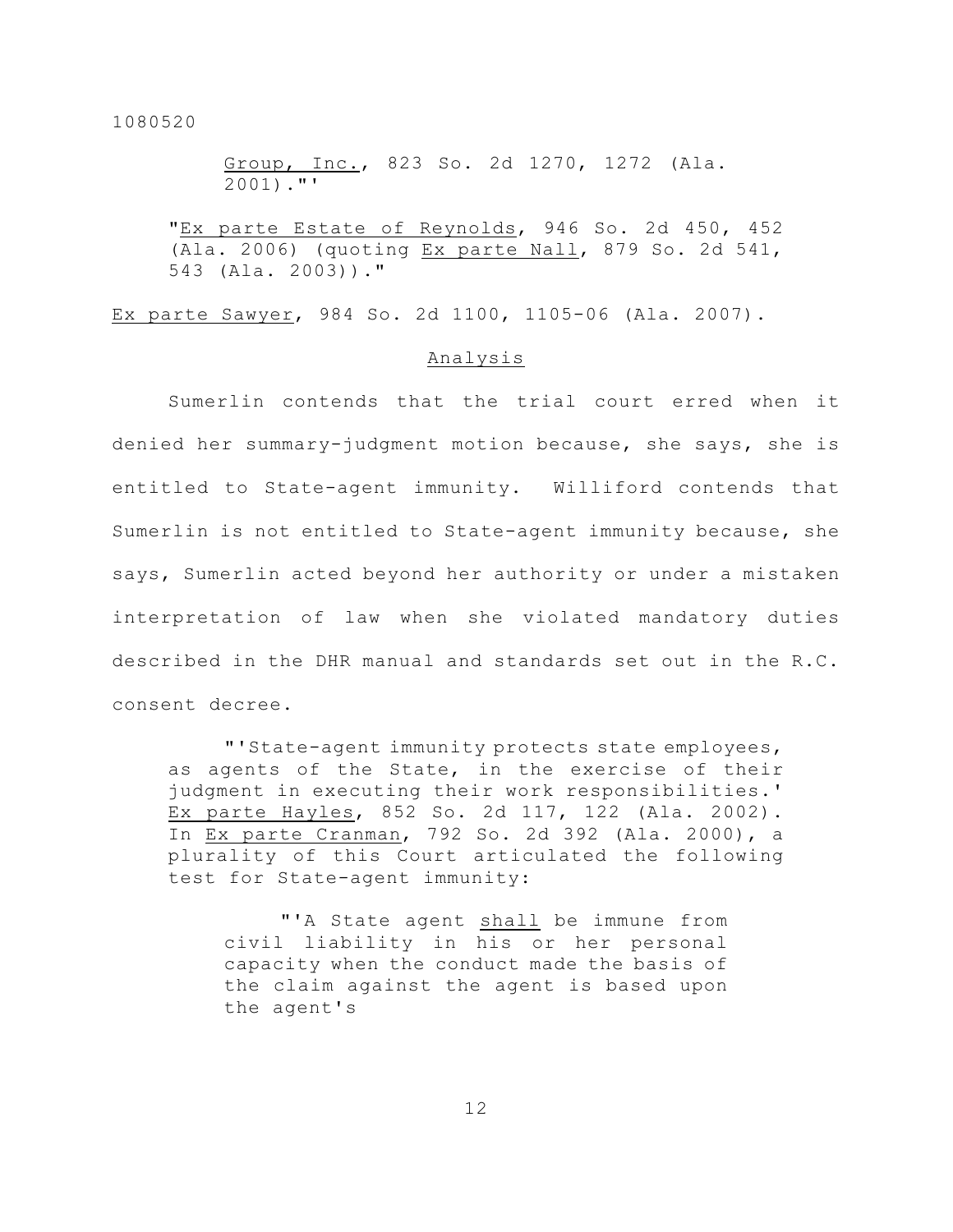"'(1) formulating plans, policies, or designs; or

"'(2) exercising his or her judgment in the administration of a department or agency of government, including, but not limited to, examples such as:

> "'(a) making administrative adjudications;

> > "'(b) allocating resources;

"'(c) negotiating contracts;

"'(d) hiring, firing, transferring, assigning, or supervising personnel; or

"'(3) discharging duties imposed on a department or agency by statute, rule, or regulation, insofar as the statute, rule, or regulation prescribes the manner for performing the duties and the State agent performs the duties in that manner; or

"'(4) exercising judgment in the enforcement of the criminal laws of the State, including, but not limited to, law-enforcement officers' arresting or attempting to arrest persons; or

"'(5) exercising judgment in the discharge of duties imposed by statute, rule, or regulation in releasing prisoners, counseling or releasing persons of unsound mind, or educating students.

"'Notwithstanding anything to the contrary in the foregoing statement of the rule, a State agent shall not be immune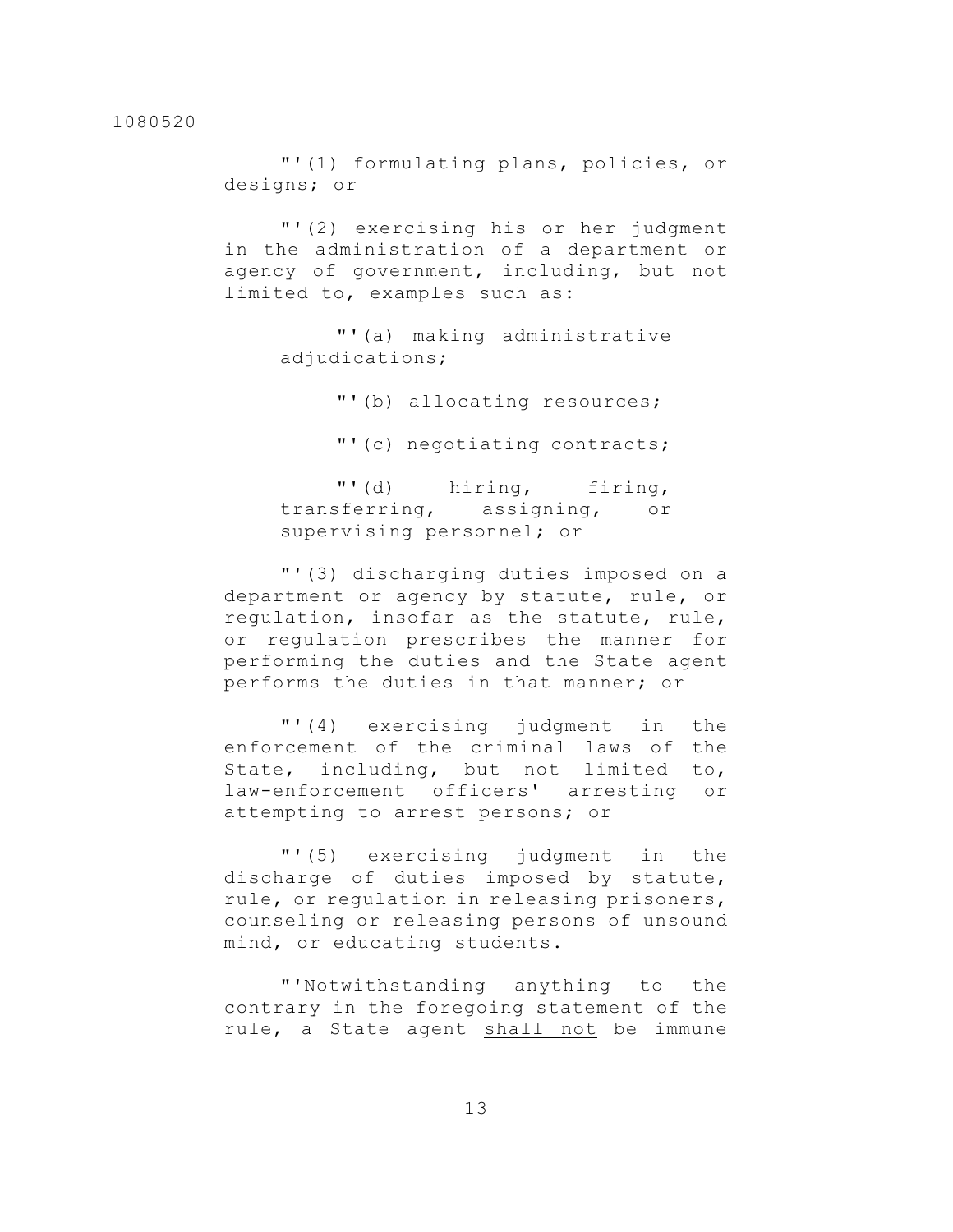from civil liability in his or her personal capacity

"'(1) when the Constitution or laws of the United States, or the Constitution of this State, or laws, rules, or regulations of this State enacted or promulgated for the purpose of regulating the activities of a governmental agency require otherwise; or

"'(2) when the State agent acts willfully, maliciously, fraudulently, in bad faith, beyond his or her authority, or under a mistaken interpretation of the law.'

"Cranman, 792 So.2d at 405 .... The Court adopted the Cranman test for State-agent immunity in Ex parte Butts, 775 So. 2d 173, 177-78 (Ala. 2000).

"....

"'This Court has established a "burden-shifting" process when a party raises the defense of State-agent immunity.' Ex parte Estate of Reynolds, 946 So. 2d 450, 452 (Ala. 2006). A State agent asserting State-agent immunity 'bears the burden of demonstrating that the plaintiff's claims arise from a function that would entitle the State agent to immunity.' 946 So. 2d at 452. Should the State agent make such a showing, the burden then shifts to the plaintiff to show that one of the two categories of exceptions to State-agent immunity recognized in Cranman is applicable. The exception being argued here is that 'the State agent acted willfully, maliciously, fraudulently, in bad faith, or beyond his or her authority.' 946 So. 2d at 452. One of the ways in which a plaintiff can show that a State agent acted beyond his or her authority is by proffering evidence that the State agent failed '"to discharge duties pursuant to detailed rules or regulations, such as those stated on a checklist."'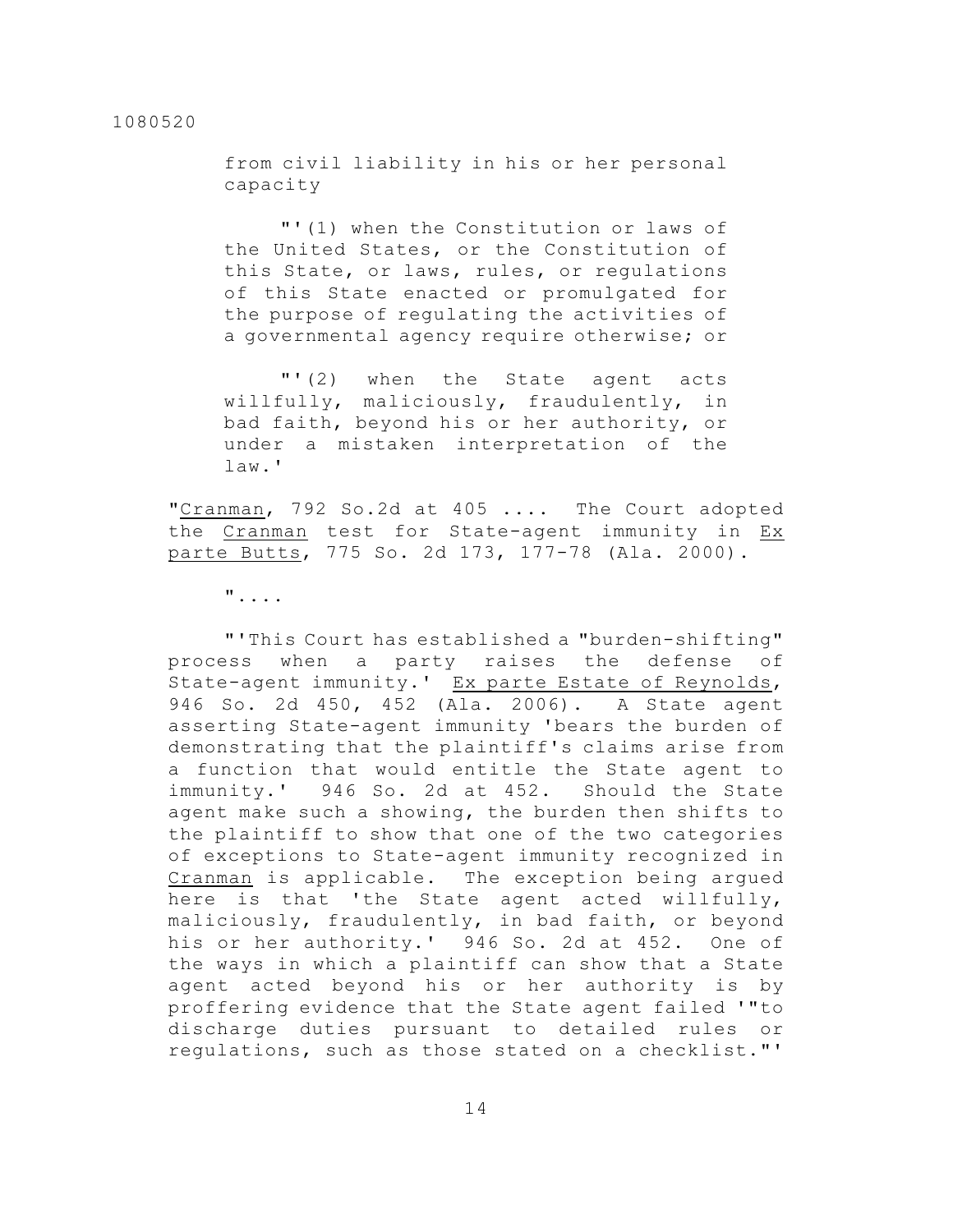Giambrone v. Douglas, 874 So. 2d 1046, 1052 (Ala. 2003)(quoting Ex parte Butts, 775 So. 2d at 178).

"....

"In Giambrone v. Douglas, supra, and Howard v. City of Atmore, 887 So. 2d 201 (Ala. 2003), this Court discussed the violation-of-rules basis for denying a State agent immunity. We described those cases in Gowens v. Tys., 948 So. 2d 513, 524-26 (Ala. 2006):

"'"The complaint in Giambrone [v. Douglas, 874 So. 2d 1046 (Ala. 2003),] sought compensation for injuries suffered by 15-year-old Jake Giambrone, a member of the wrestling team, in an impromptu wrestling match with Michael Douglas, the head wrestling coach for Auburn High School. 874 So. 2d at 1049. Douglas outweighed Giambrone, who was a freshman, by approximately 70 pounds. Id. The trial court entered a summary judgment in favor of Douglas on the ground of State-agent immunity.

"'"In this Court, the appellant argued that the summary judgment was improper, because there was evidence indicating that '[Douglas] violated the competition guidelines as promulgated by the National Federation of Wrestling ("NFW"); and ... engaged in "inequitable competition" with Jake in violation of the code of conduct contained in the Alabama High School Athletic Directors and Coaches Association Directories ("the Athletic Directories").' 874 So. 2d at 1051 (emphasis added). This Court agreed with that argument and reversed the summary judgment. 874 So. 2d at 1057.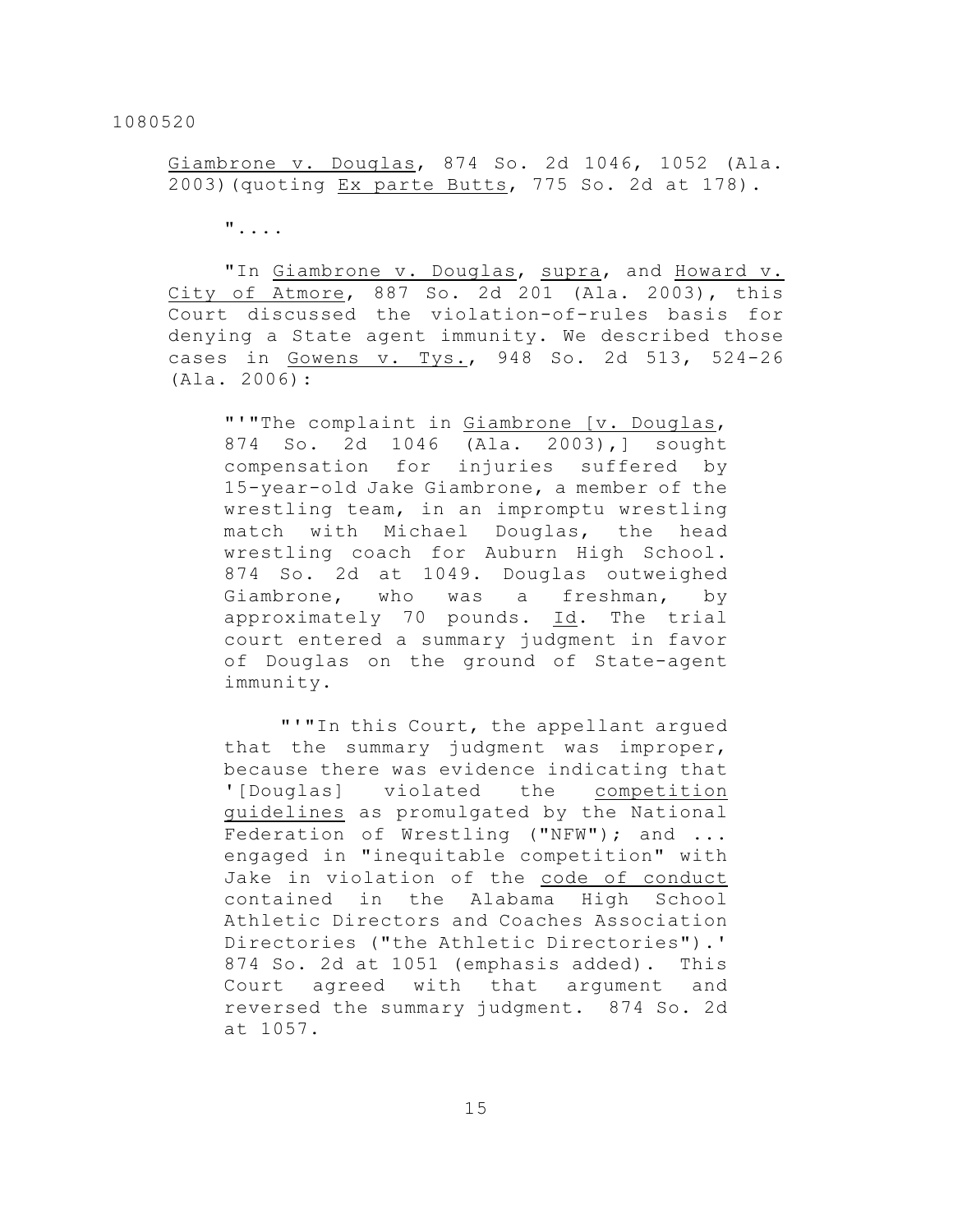"'"In doing so, the Court noted that, as a general principle, 'Douglas was permitted to exercise broad judgment in the education of his students.' 874 So. 2d at 1053. It explained, however, that Douglas's supervisor, the athletic director, had 'instructed the coaches ... to follow the guidelines in the Athletic Directories,' and that he had 'provided Douglas with a book containing rules promulgated by the NFW in order to make sure that Douglas knew the rules for conducting wrestling matches.' 874 So. 2d at 1054. The Court stated:

> "'"'Although [the athletic director] was not directed by the [Auburn City Board of Education] to impose on the coaches at Auburn High School the guidelines and rules of the ... NFW and the Athletic Directories, it was within the exercise of his judgment to "insist" that the coaches comply with those guidelines and rules.

> "'"'Therefore, Douglas's "broad authority" to exercise judgment in the safe conduct of his wrestling team practices was limited by the guidelines and rules furnished and imposed by [the athletic director].'

"'"874 So. 2d at 1054. The Court concluded:

"'"'The guidelines and rules removed Douglas's judgment in determining whether he should participate in a "full speed" challenge match with a student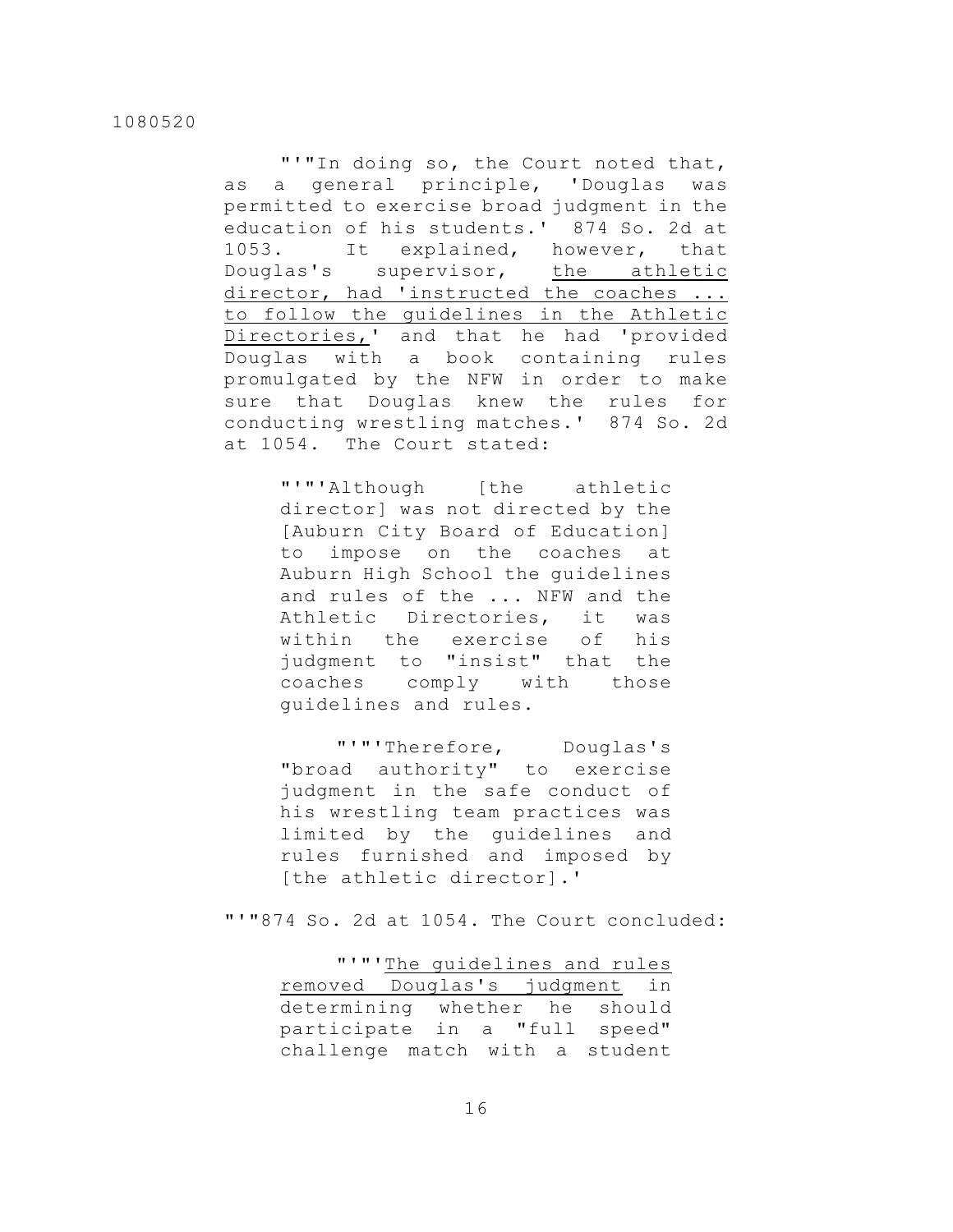who was less experienced, much younger, and smaller than Douglas. Moreover, the guidelines and rules restricted the type of moves that are permissible in the sport of wrestling. Because a trier of fact could determine that Douglas performed an illegal move during an "inequitable" challenge match, thereby failing to discharge his duties pursuant to "detailed rules or regulations," we cannot determine at this stage in the proceedings that Douglas is entitled to State-agent immunity. Douglas did not meet his burden of establishing that his actions and decisions involved functions that entitled him to immunity.'"

"'Howard [v. City of Atmore,] 887 So. 2d [201,] 208 [(Ala. 2003)] (emphasis added in Howard).'"

Ex parte Kennedy, 992 So. 2d 1276, 1280-85 (Ala. 2008)(some emphasis omitted).

Williford agrees that Sumerlin has made a sufficient showing that the claims against Sumerlin arise from actions taken by her while executing her work responsibilities as a State employee. Williford, however, contends that Sumerlin is not entitled to State-agent immunity because, she says, Sumerlin "acted beyond her authority" or "under a mistaken interpretation of law." Ex parte Cranman, 792 So. 2d 392, 405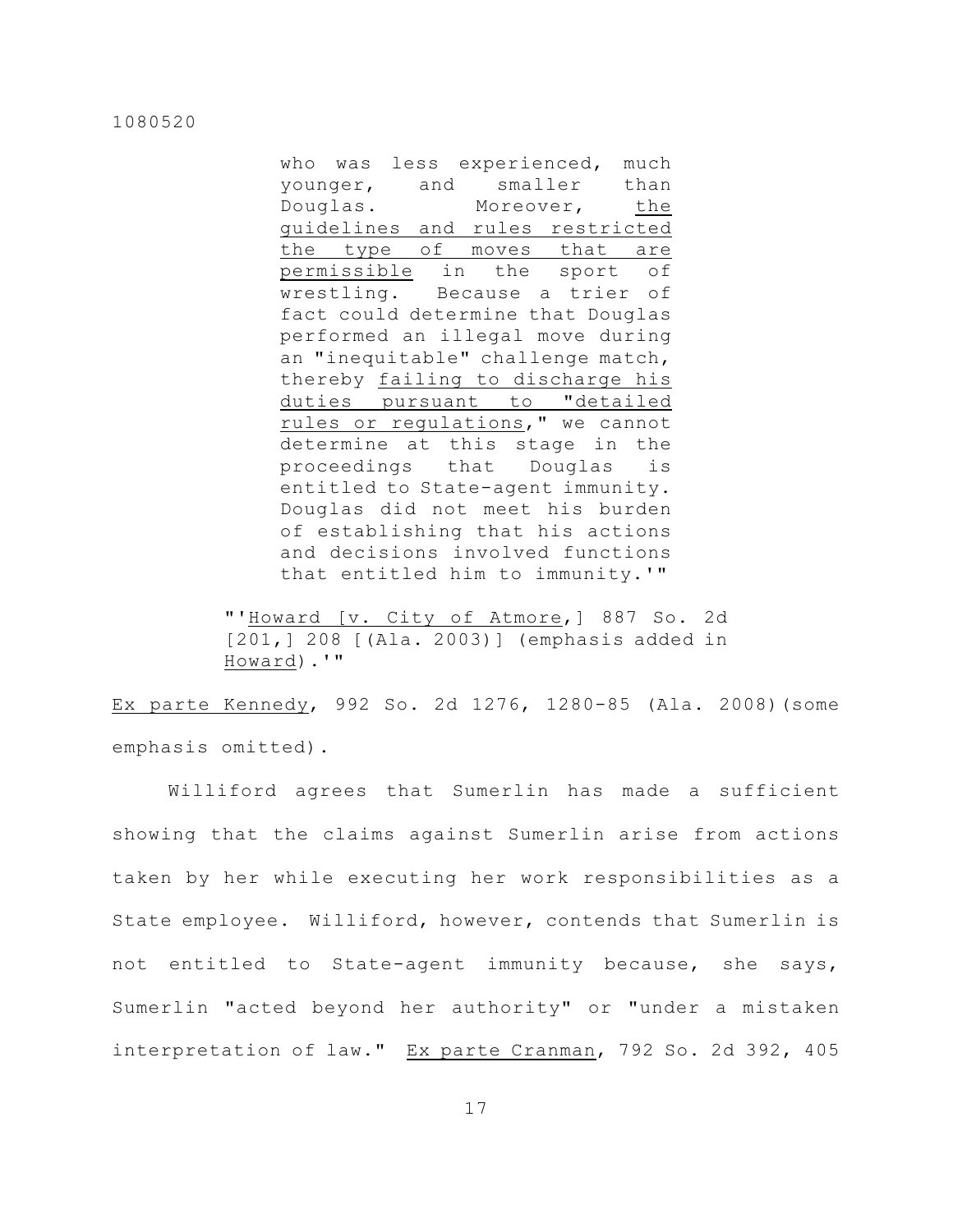(Ala. 2000). According to Williford, Sumerlin acted beyond her authority by violating detailed and mandatory DHR policies as provided in the DHR manual and by violating detailed and mandatory directives in the R.C. consent decree. Williford argues that Sumerlin acted beyond her authority in three ways.

First, Williford contends that she satisfied her burden of establishing that Sumerlin acted beyond her authority by violating the provisions of the DHR manual when she did not immediately investigate or immediately assign someone to investigate Terry's suspected abuse. According to Williford, when Sumerlin received the suspected-abuse report regarding Terry on Friday afternoon, September 6, an immediate response was required. Williford maintains that Sumerlin acted beyond her authority by not assigning a caseworker to investigate the allegation until Monday, September 9.

The DHR manual provides that the DHR response times within which an in-person initial contact must be made with children who are allegedly at risk of serious harm are "immediate" or "within five (5) calendar days." "Immediate" response time is defined as "as soon as possible after a report is received, but no later than twelve (12) hours from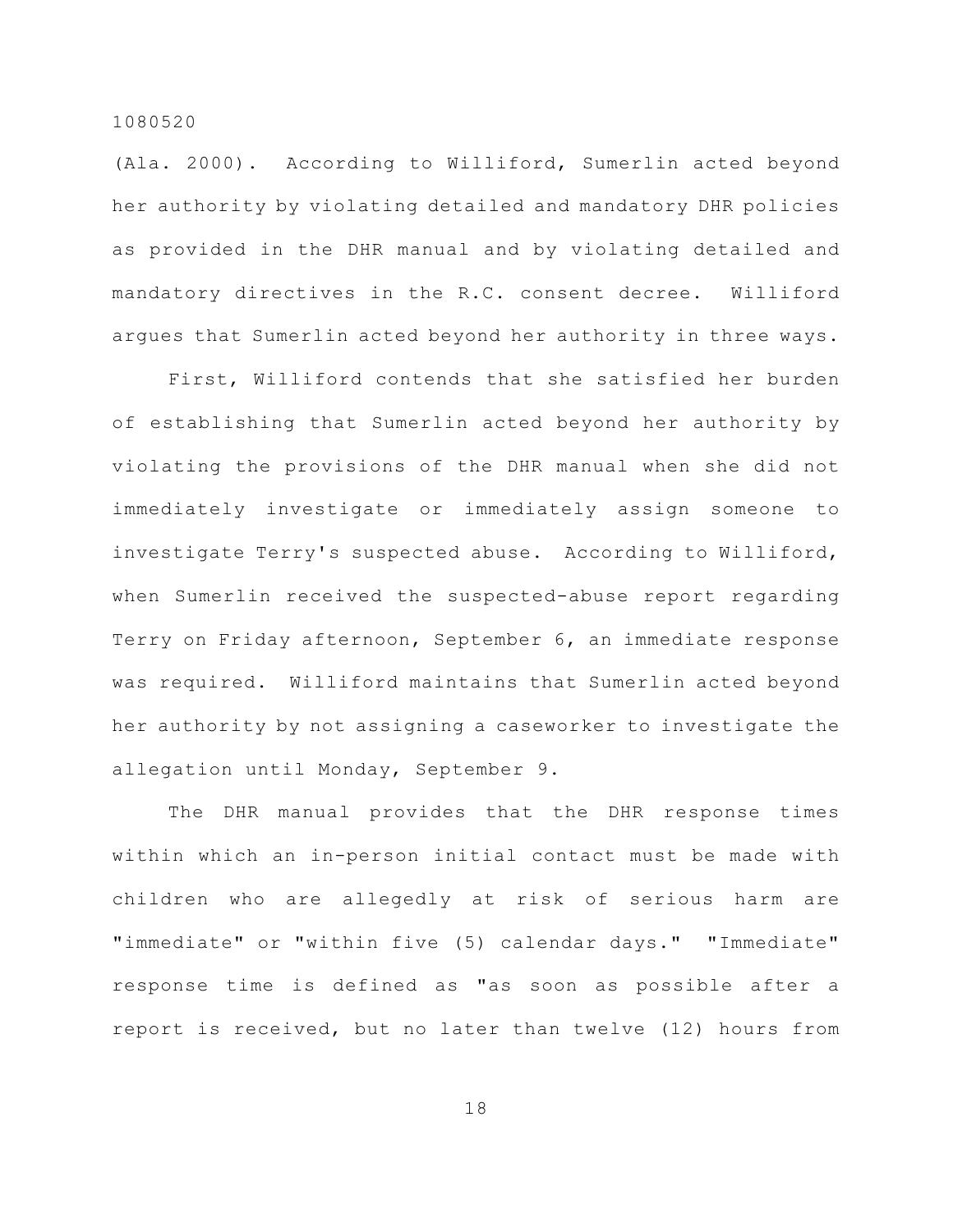receipt of the intake information." A supervisor is involved in determining whether a response time is to be "immediate" or "within five (5) calendar days." An "immediate" response time is required by the child-welfare staff "when intake information indicates serious harm will likely occur within twenty-four (24) hours to the children identified in the report as allegedly abused or neglected." The manual further provides that factors that suggest a child may be at risk of serious harm within 24 hours include, but are not limited to:

"-Child death report is received with alleged abuse/neglect as the cause, and there are other vulnerable children in the home;

"-Child is under age six (6) years and the alleged abuse/neglect is attributed to the parents' or primary caregivers' substance abuse, mental illness, mental retardation, or family violence;

"-Child is being hit, beaten, severely deprived now;

"-Child is unsupervised or alone now;

"-Child is in life threatening living arrangements now;

"-Serious allegations have been reported and a child is accessible to the person allegedly responsible for abuse/neglect or accessibility to the person is unknown;

"-Serious allegations have been reported and the child/family situation may or will change quickly;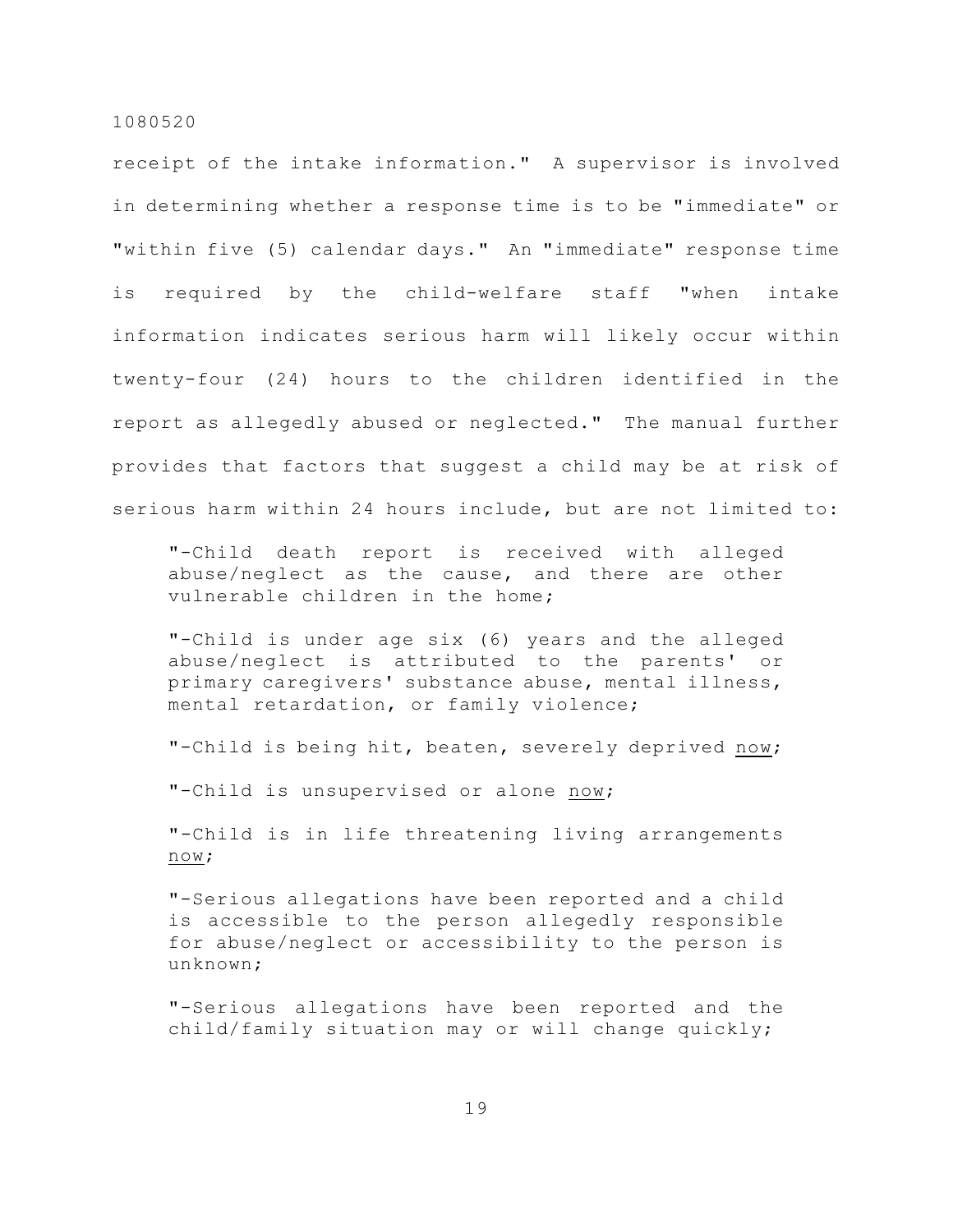"-Allegations involve failure to thrive;

"-Allegations involve medical neglect of handicapped infants;

"-Parents/primary caregivers are failing to seek medical care for a health problem which, if left untreated, could cause serious harm;

"-Parents/primary caregivers have been reported as being under the influence of substances now;

"-Parents'/primary caregivers' whereabouts are unknown; and

"-There is a history of CA/N [child abuse/neglect] reports which suggest the children may be at risk of serious harm now."

(Emphasis in original.)

Sumerlin stated in her deposition that on Friday, September 6, afer she received the initial-intake information, she contacted Children's Hospital to determine if an immediate response was required. After talking with Hawkins, the medical social worker at Children's Hospital, she learned that Terry would remain in the hospital until Monday, September 9; therefore, Terry was not unsupervised or alone, and he was not in a life-threatening living arrangement. Because Terry was in a safe environment, Sumerlin determined that an "immediate" response, as defined by the DHR manual, was not required. The materials before us support Sumerlin's conclusion that an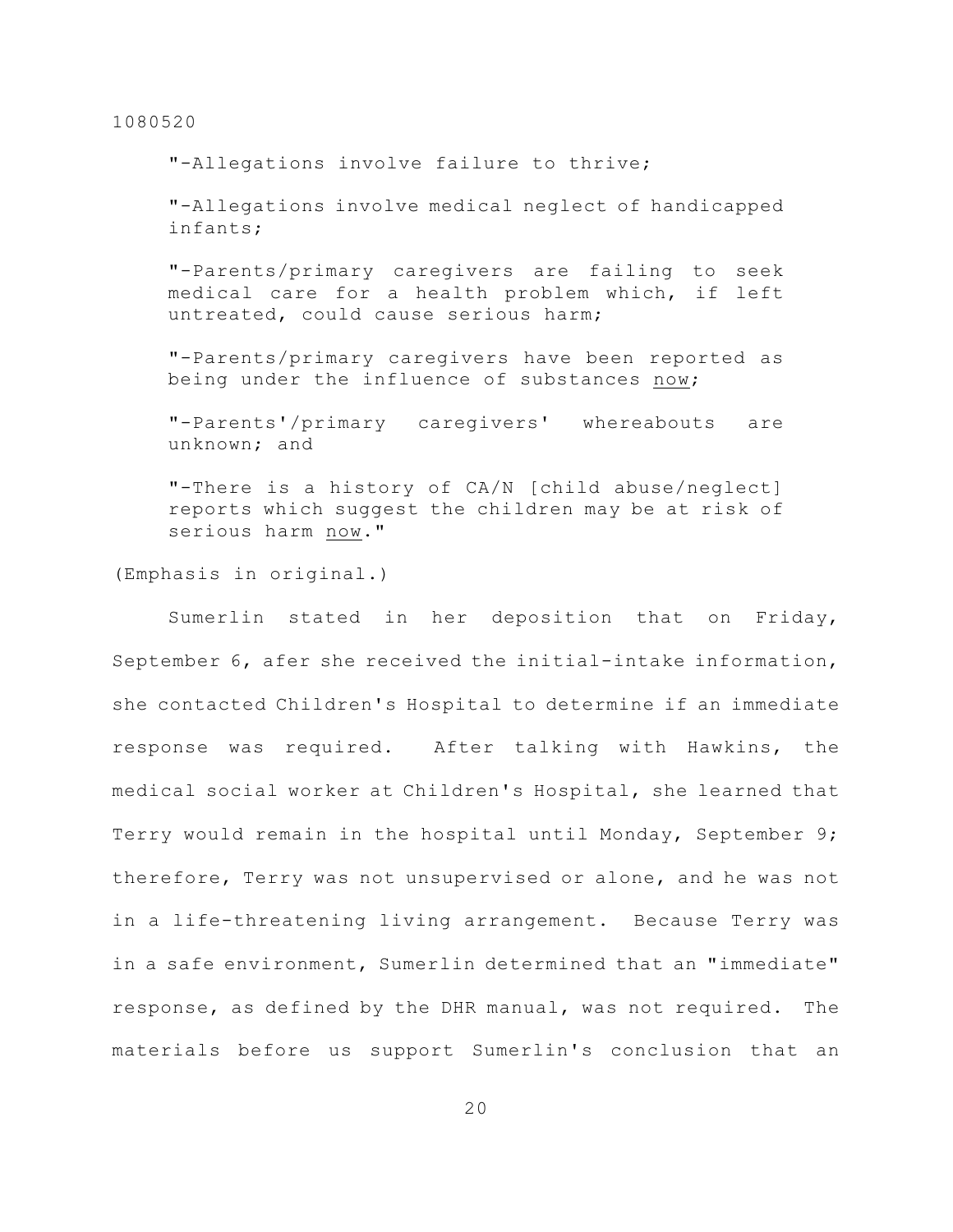immediate response was not required. The time of the response required in Terry's case -- i.e., whether Terry's case required an "immediate" response -- was a decision that required Sumerlin to exercise her judgment and that was within Sumerlin's authority as a DHR supervisor. Consequently, Williford has not established that Sumerlin acted beyond her authority in this regard.

Next, Williford maintains that Sumerlin is not entitled to State-agent immunity because, she says, Sumerlin acted beyond her authority by failing to review the documentation supporting Hood's initial assessment. The DHR manual provides under the initial-assessment section:

"CA/N [child abuse/neglect] Initial Assessment

"VI. Review, Approval, and Assignment for On-going Services

"1. Supervisory Review

"Supervisors shall review all initial assessments to determine that:

"-child welfare staff have complied with the general requirements and information collection protocol;

"-any deviations have received supervisory concurrence and been adequately documented;

"-documented information is pertinent and sufficient to make the required initial assessment decisions."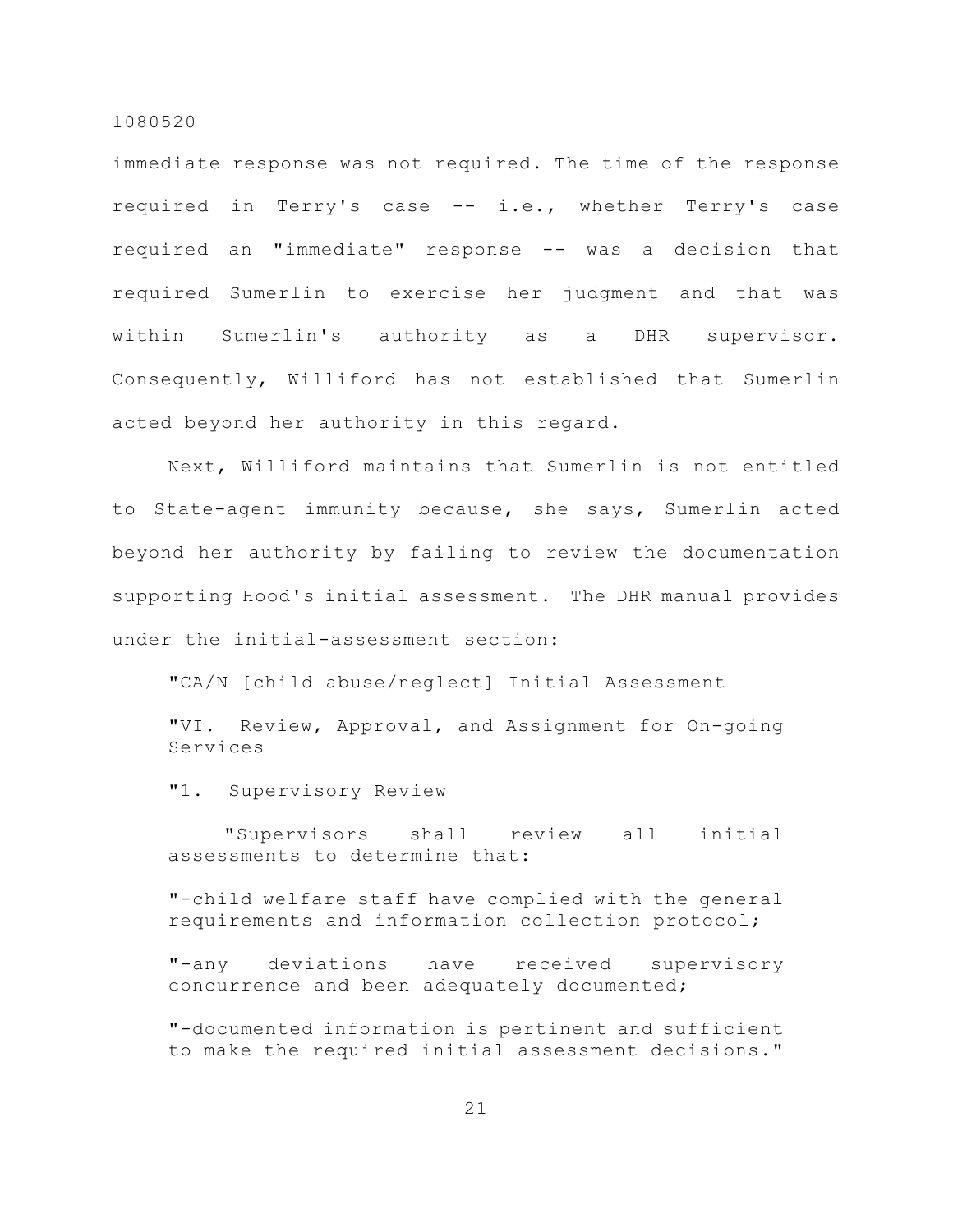The DHR manual also provides the following time frame for completion of initial assessments:

"B. Time Frame For Completion

"1. Initial Assessments

"Initial assessments shall be completed within ninety (90) days from the date the intake information is received. An initial assessment is considered complete when:

"-The general requirements and information collection protocol have been followed;

"-Analysis and decision-making have occurred;

"-Documentation has been completed and due process rights have been initiated (including entry of the preliminary CA/N [child abuse/neglect] disposition into the Central Registry); and

"-Supervisory reviews and approval has occurred."

The initial-intake call of the suspected abuse of Terry occurred on September 6, 2002; Terry died on November 3, 2002. It appears undisputed that Hood did not daily document her investigative findings in DHR's computer system. Indeed, it appears that she did not input the data regarding the Terry investigation until the day after Terry died, November 4, 2002.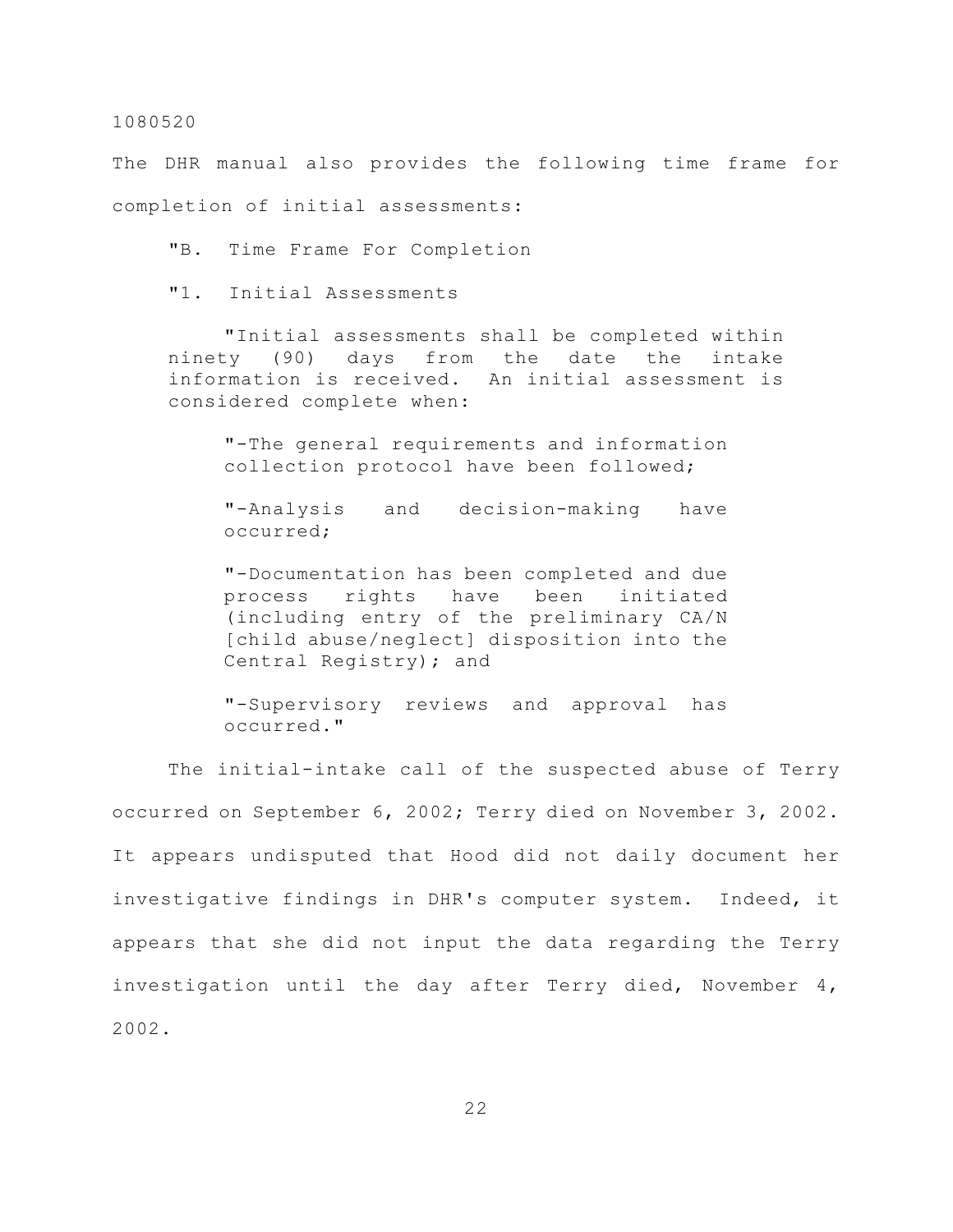In her deposition, Sumerlin explained that she had daily meetings with Hood about her initial findings with regard to Terry and that Sumerlin agreed with Hood's determinations. She stated that because Hood's assessment was ongoing, i.e., that the Terry case was not closed, and because Hood had not completed or documented her findings in the DHR computer system, Sumerlin had not documented her official supervisory approval of Hood's recommendation. Because the DHR manual provides 90 days for completion of an initial assessment and 90 days had not passed from the initial intake, Williford has not established that Sumerlin acted beyond her authority by not having completed and documented her supervisory review of Hood's initial assessment.

Last, Williford contends that Sumerlin is not entitled to State-agent immunity because, she says, Sumerlin acted beyond her authority or engaged in a mistaken interpretation of the law when she assigned the Terry case to Hood for investigation. According to Williford, Hood's caseload exceeded the caseload mandate set forth in the R.C. consent decree. The R.C. consent decree mandated one investigation worker for every 13.5 child-abuse-and-neglect reports.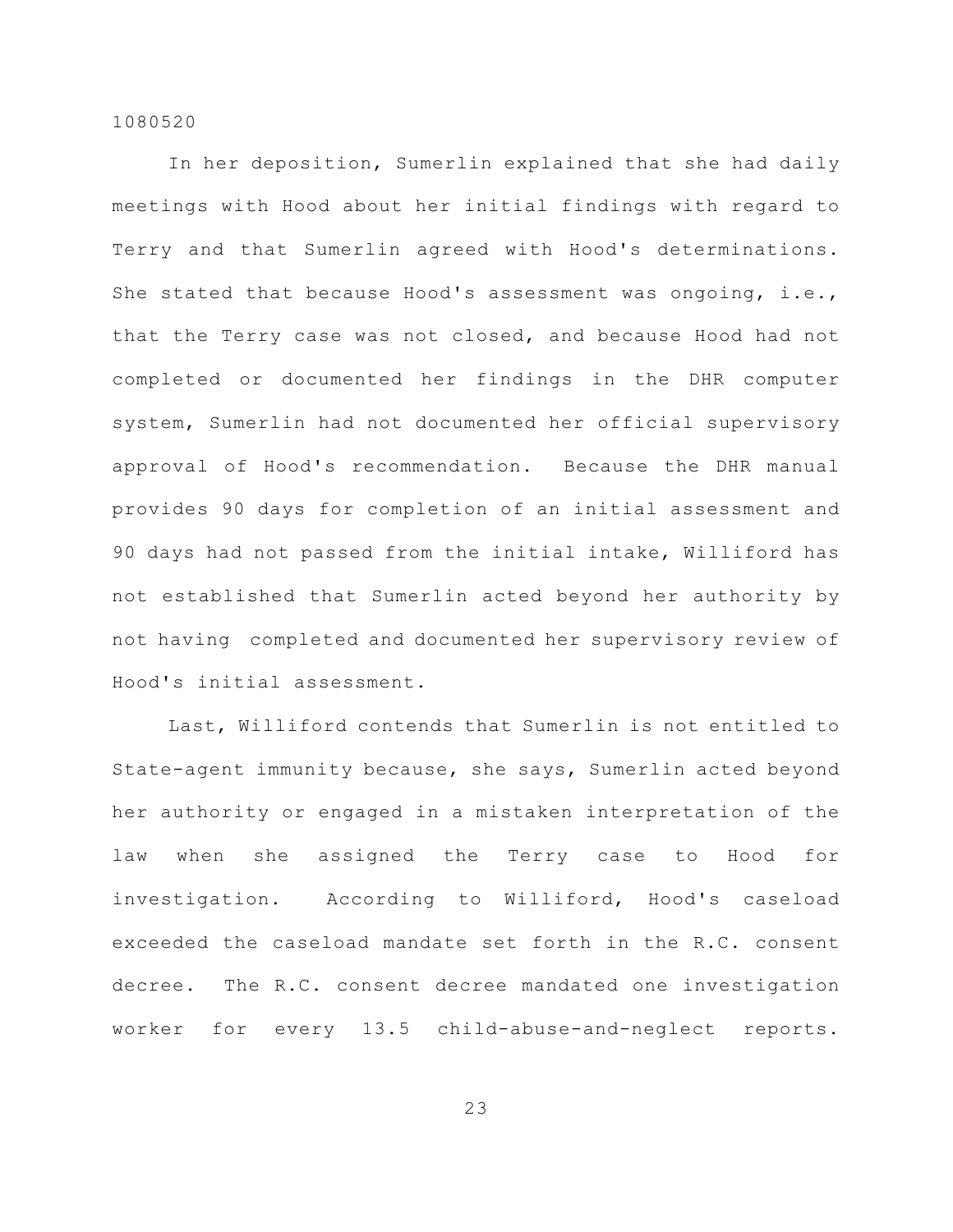Although Hood stated in her deposition that during the fall of 2002 she was assigned between 35 to 50 open cases, the materials before us indicate that for the month of September 2002 Hood had 19 open cases.

In support of her contention that she did not violate the mandates of the R.C. consent decree, Sumerlin provided an affidavit from Mike Salter, director of DHR's Division of Management & Fiscal Analysis. He explained the requirements of the R.C. consent decree with regard to caseload standards, stating:

"Each county was to determine the monthly average caseloads and document the caseload for each worker. Every three months the counties were to report the caseload data to the DHR State Office. If the county had more than ten percent of its workers exceeding the caseload standards, the county would file an exception report with the DHR State Office identifying the reasons for the overages and actions that would be taken to reduce them within the next thirty days. If a county reported an excess of the caseload standards for two consecutive quarters, the state and county offices would analyze the problem together to determine the factors that were causing the overage and take any needed corrective action within thirty days. Thus, the county and state offices had seven months to identify caseload problems and implement corrective action to solve the issue rather than one month.

"....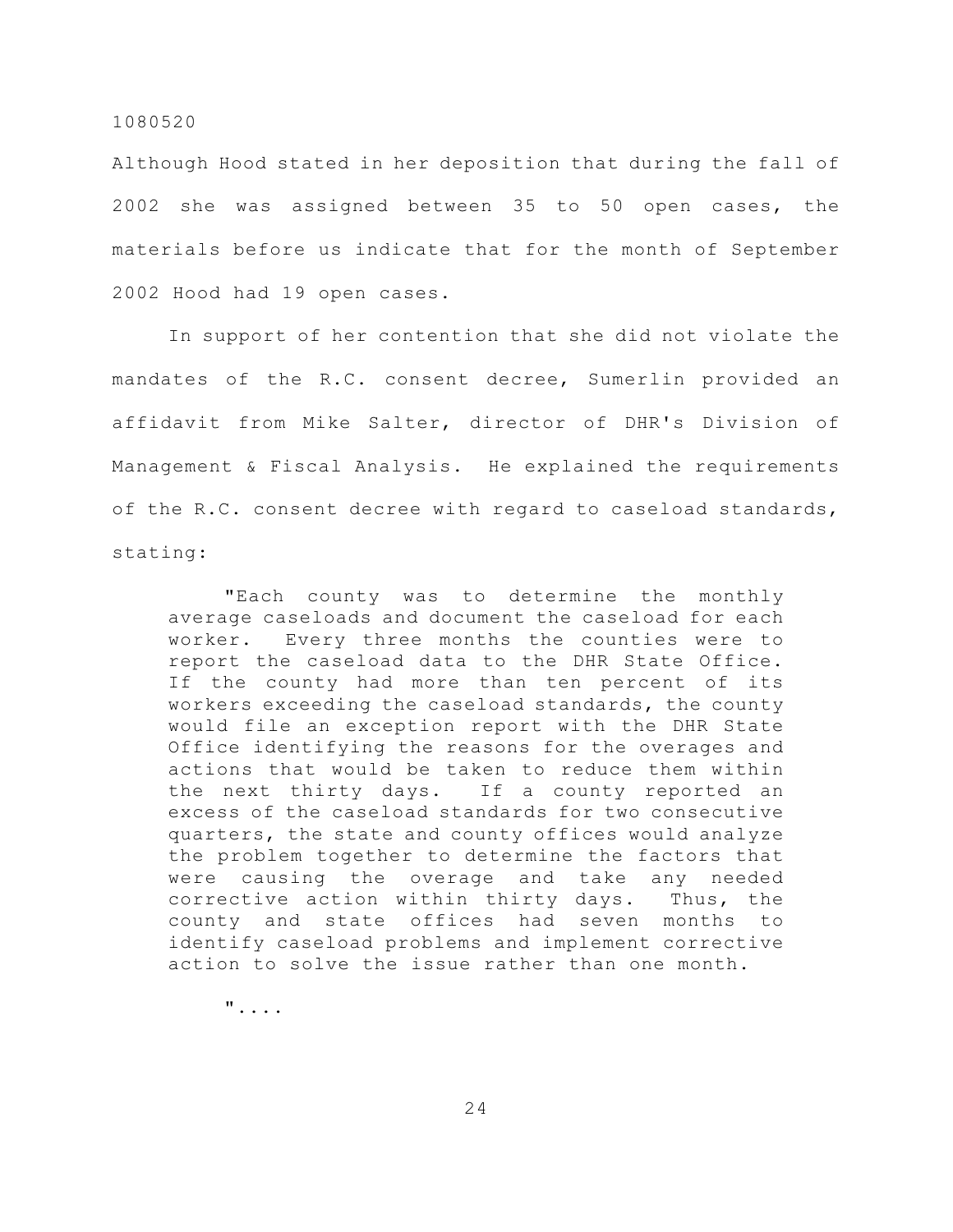"In April of 1999, an R.C. Child Welfare Staffing Committee (hereinafter 'staffing committee') was established to monitor county staffing on a monthly basis or more frequently if necessary, to ensure that counties were meeting the standards. In addition, a computer reporting system was developed whereby counties could enter data concerning the number of cases their workers had and send this data to the DHR State Office where it would be compiled into a report. When it appeared to the committee that a county may have had inadequate staff, an in-depth look at the county staffing level is undertaken.

"The Office of Management and Fiscal Analysis produced detailed information about the staffing need in the county based on the caseload counts. The data was calculated using a six-month average to avoid having temporary spikes or dips in caseloads changing a county staffing level from month to month. When it became apparent that a county was experiencing staffing shortages based upon the averages for the county, its allocation was increased and the county would then be given authority to hire additional staff. However, a county director or a county supervisor did not determine the allocation for staffing.

"It was not possible to conclude that a county was not in compliance with the Staffing Order without a review of what a worker's caseloads were for several consecutive months. In this case, Joann Hood, a child abuse and neglect worker, was over caseload standards for September of 2002, but under caseload standards for the immediate following month of October of 2002.

"While it is true that, at any given point in time, the counties may have workers that have one or more cases over the caseload standards, the same counties may also have workers who are carrying fewer cases than required under the standards.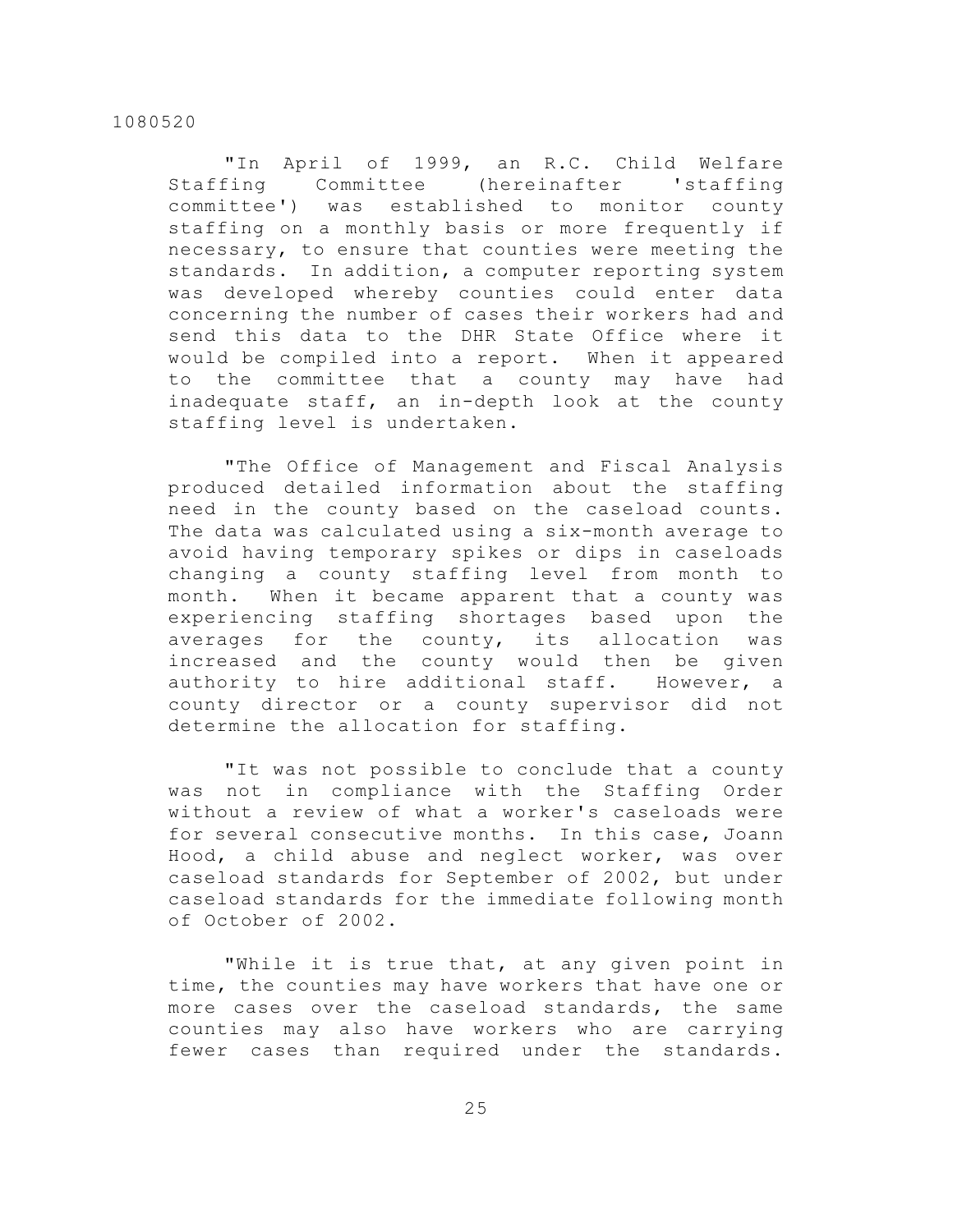Counties would be authorized to hire a sufficient number of workers to meet or exceed the need shown by the caseloads in that county. However, in any given month, an individual worker in that county may be under or over the standards depending on the number of cases the county received that month and the number of cases the county closed that month. The only way a county director could insure that workers never exceeded the standards would be to constantly move the cases from worker to worker every month so that the caseloads were always equal. However, optimal outcomes for children would not be achieved by assigning them a new worker every few months to meet a caseload standard.

"On January 16, 2007, the federal court determined that DHR had complied substantially with the R.C. Decree and granted [DHR's] motion to terminate the R.C. Consent Decree ...."

In light of the fact that the R.C. consent decree provided averages for caseloads over a period of time and in light of the fact that the evidence indicates that Hood's average caseload over the acceptable period did not exceed the mandates of the R.C. consent decree, Williford has failed to establish that Sumerlin acted beyond her authority or that she acted under a mistaken interpretation of the law in this regard.

## Conclusion

Based on the foregoing, we conclude that Williford has not established that Sumerlin is not entitled to State-agent